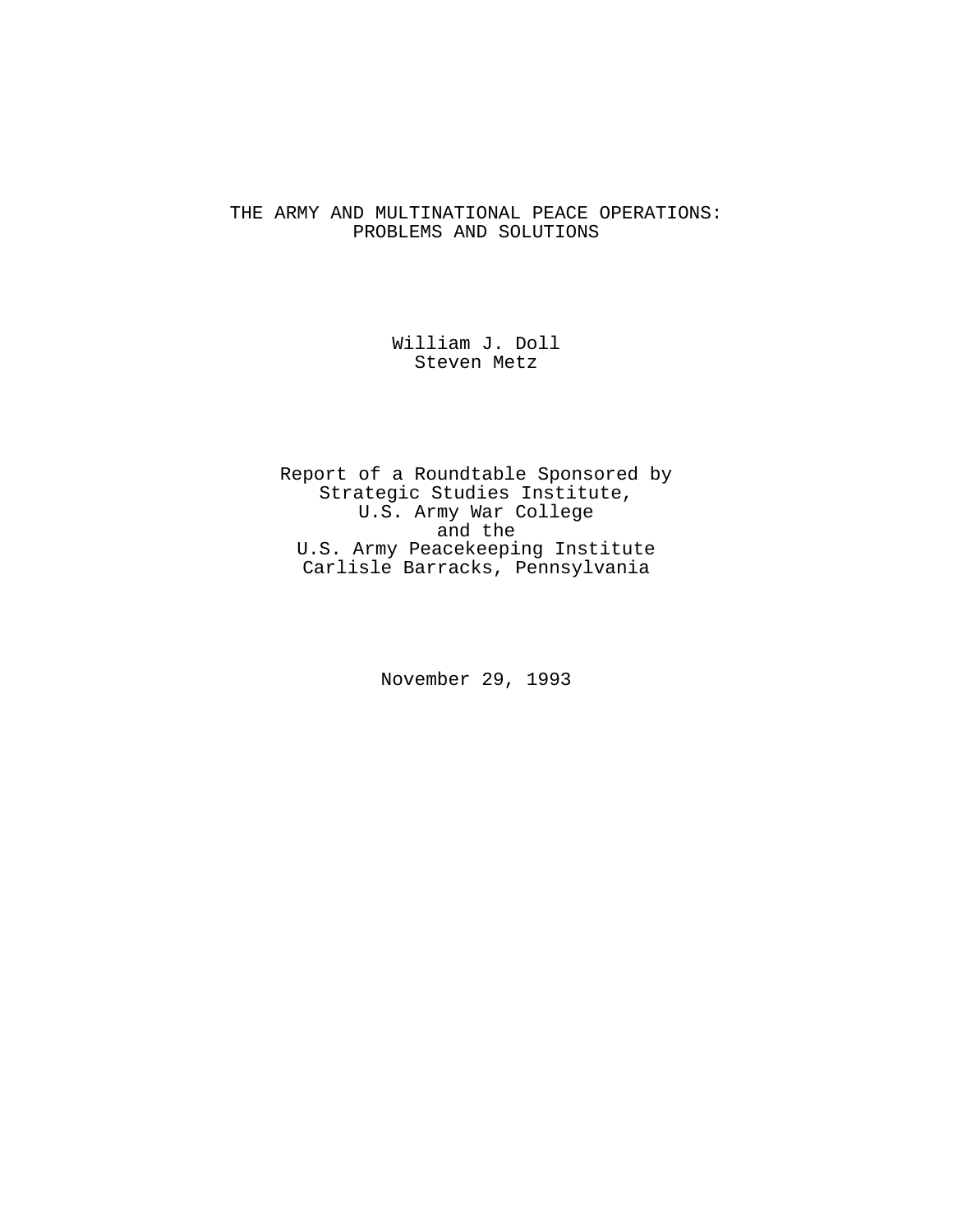The views expressed in this report are those of the authors and do not necessarily reflect the official policy or position of the Department of the Army, the Department of Defense, or the U.S. Government. This report is approved for public release; distribution is unlimited.

#### \*\*\*\*\*\*\*

Comments pertaining to this report are invited and should be forwarded to: Director, Strategic Studies Institute, U.S. Army War College, Carlisle Barracks, PA 17013-5050. Comments also may be conveyed directly to the authors by calling commercial (717) 245-4078 or DSN 242-4078.

#### \*\*\*\*\*\*\*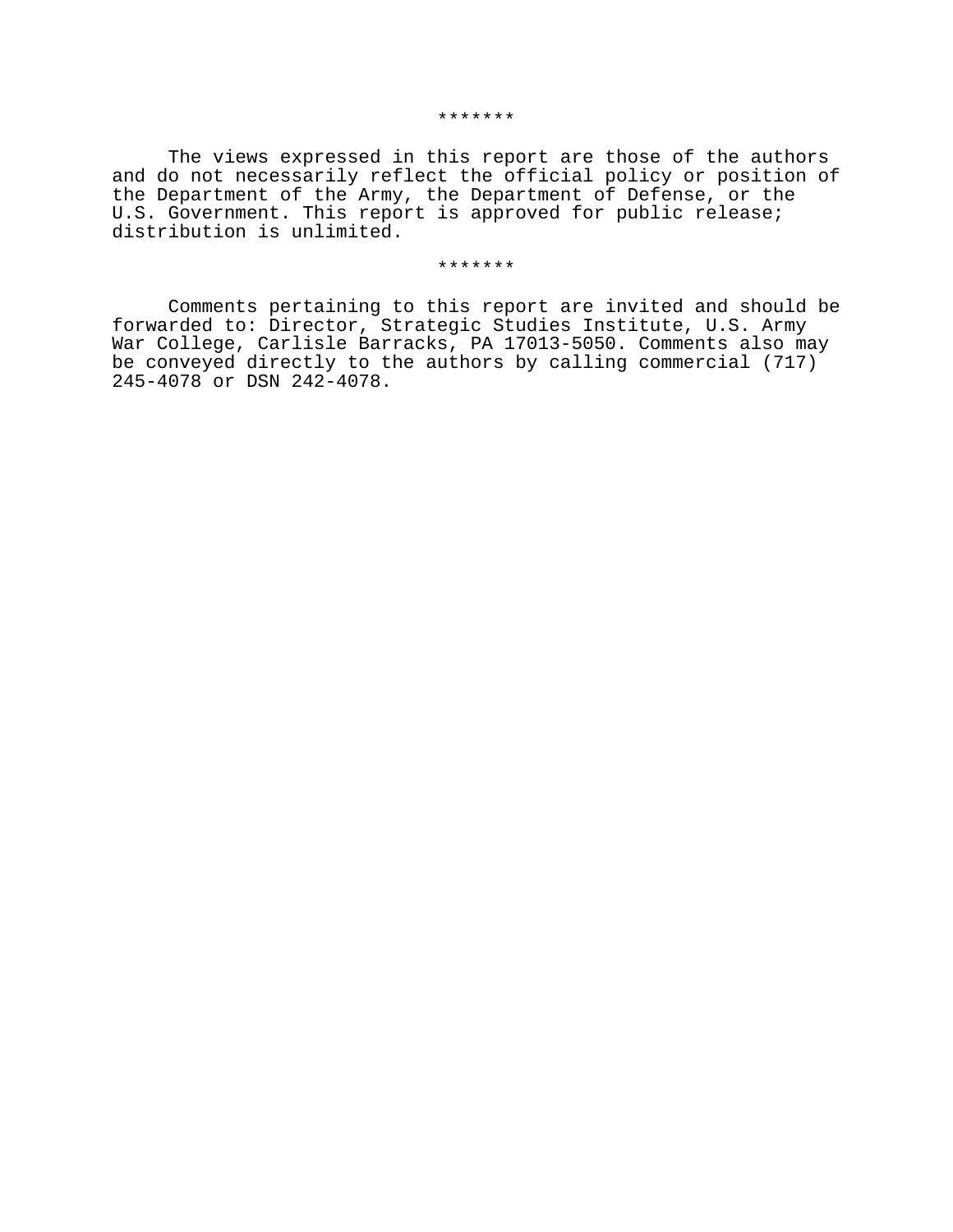#### **FOREWORD**

Effectiveness in multinational peace operations has become an important issue for the Army. In addition to traditional peacekeeping to monitor cease-fires and truces, the Army is now involved in activities such as peace enforcement and the reconstruction of failed states. While the Army has wellestablished procedures for traditional peacekeeping, it clearly has much to analyze and learn about these new types of multinational peace operations.

As part of this process, the Strategic Studies Institute and the U.S. Army Peacekeeping Institute sponsored two roundtables at the Army War College in 1993. Both brought together diverse experts from within and outside the government, and sought to clarify key questions and problems rather than provide definitive answers. To encourage frank and open discussion, the roundtables operated on a nonattribution basis.

The first roundtable examined grand strategy and foreign policy. It dealt with issues such as the future of the United Nations and U.S. objectives in Third World conflict. The second was at the level of military strategy and operations, focusing on the concerns of regional combatant commands and U.S. components in multinational forces. This is the report of the second roundtable.

This report is not a verbatim transcript of discussion at the roundtable, but an attempt to capture the essence of the debate and identify core issues which emerged. The Strategic Studies Institute is pleased to offer this report as a contribution to the ongoing analysis of the Army role in multinational peace operations.

> JOHN W. MOUNTCASTLE Colonel, U.S. Army Director, Strategic Studies Institute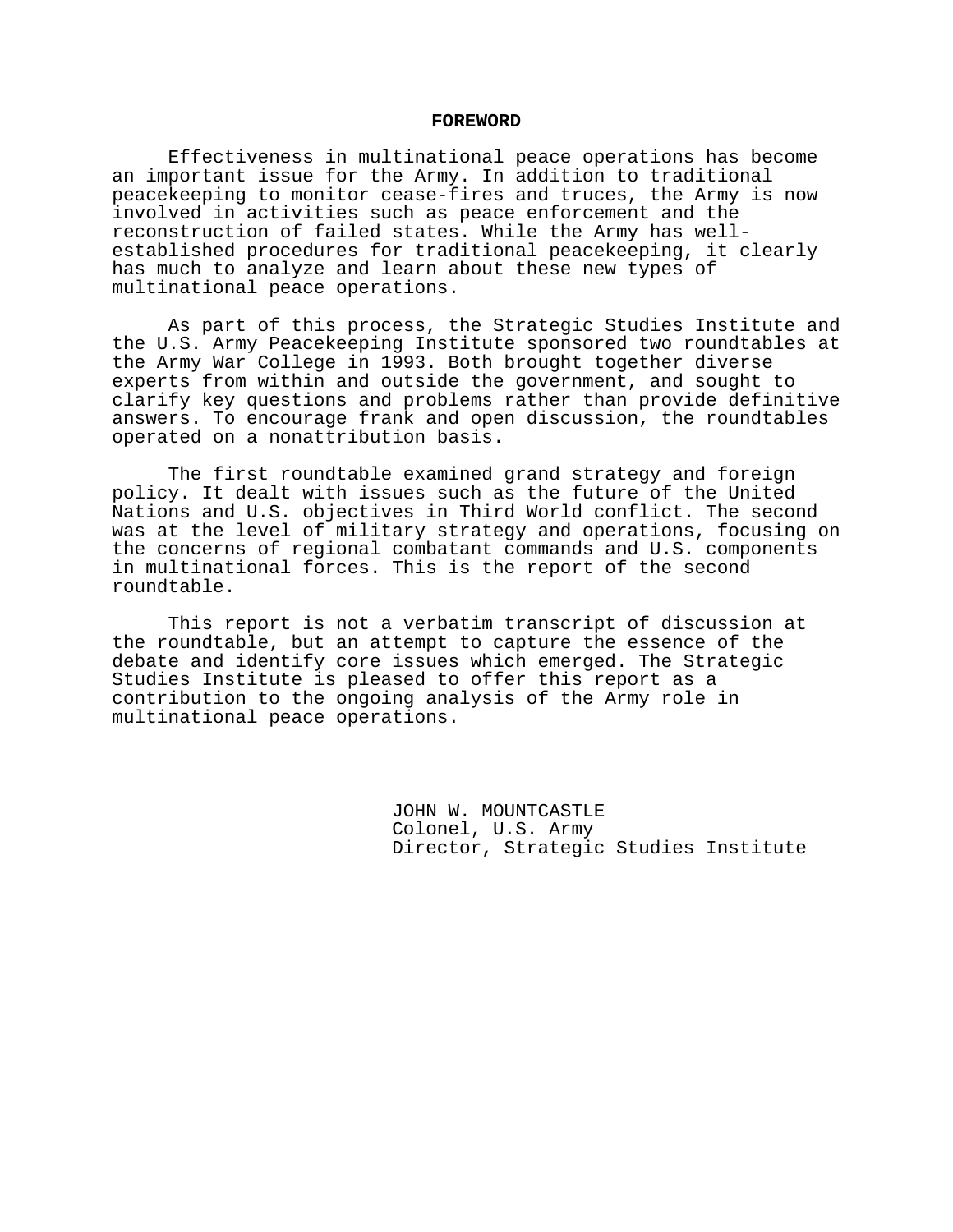## **BIOGRAPHICAL SKETCH OF THE AUTHOR**

WILLIAM J. DOLL is Strategic Research Analyst at the Strategic Studies Institute. He holds a B.A. in political science from Michigan State University and a J.D. from Mercer University. He is a graduate of the U.S. Army Command and General Staff College and the Army War College. LTC Doll is a Georgia National Guardsman. A Judge Advocate General's Corps officer in the Active Guard/Reserve program, he has had active duty assignments as an air cavalry officer with the 101st Airborne Division in Vietnam and as a staff officer at First U.S. Army Headquarters. He as also served with the State Area Command, Georgia Army National Guard, and as National Guard Advisor to the Judge Advocate General's School. His most recent assignment was as a National Security Fellow at Harvard University. LTC Doll is coauthor of A Blue Helmet Combat Force.

STEVEN METZ is Associate Research Professor of National Security Affairs at the Strategic Studies Institute. Prior to this, he held appointments as Associate Professor of Low Intensity Conflict and Third World Studies at the Air War College, and Professor of International Relations and National Security Affairs at the U.S. Army Command and General Staff College. He has also taught at several universities and been a consultant to political organizations and campaigns. Dr. Metz holds a B.A. and M.A. in international studies from the University of South Carolina, and a Ph.D. in political science from the Johns Hopkins University. He is the author of many monographs and articles on world politics, military strategy, and national security policy.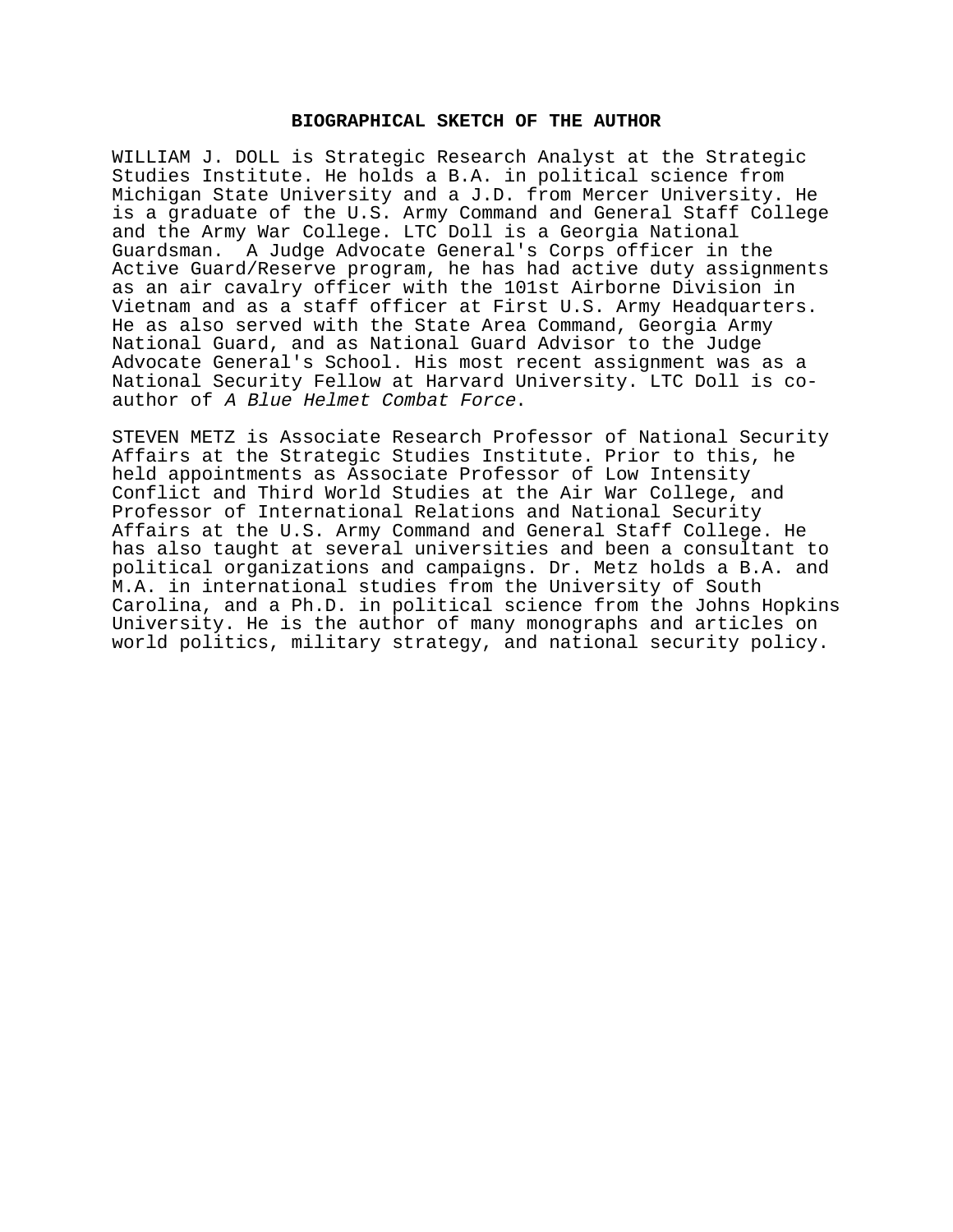#### **SUMMARY**

Since current U.S. policy stresses multilateral peace operations, the military services are attempting to better understand this type of activity. To contribute to this process, the Strategic Studies Institute, U.S. Army College and the U.S. Army Peacekeeping Institute sponsored two roundtables in late 1993 which brought together experts from the strategic community. The first examined grand strategic issues; the second, problems of a regional combatant commander and the commander of the U.S. contingent of a multinational force. This is the report of the second roundtable.

Recent peace operations suggest a number of persistent problems:

• Dual loyalties, ulterior motives, hidden agendas, dual chains of command, and constrained terms of reference among the contingents in a multinational force;

• Weak understanding of Third World conflicts and wavering commitment on the part of the United States;

• The tendency of the United States to dominate a coalition once it is committed.

The roundtable participants considered changes in attitudes the most pressing task for the Army. Leaders must understand and value peace operations. Most of the roundtable's recommendations for U.S. commanders in peace operations concern intellectual challenges:

• Seek clarity concerning endstates, capabilities, parameters, rules of engagement, procedures, and objectives.

• Coordinate and synchronize with other national military contingents, government agencies, nongovernmental organizations, and U.N. headquarters before and during a crisis. Encourage the development of combined doctrine, procedures, and training.

• Understand the conflict using new methods of conflict assessment and planning.

• Understand national contingent capabilities and leaders' personalities.

• Institutionalize staff experience with peace operations.

Roundtable participants encouraged further analysis of key issues:

- Profile of successful multinational force commanders;
- The process of force structuring used by the United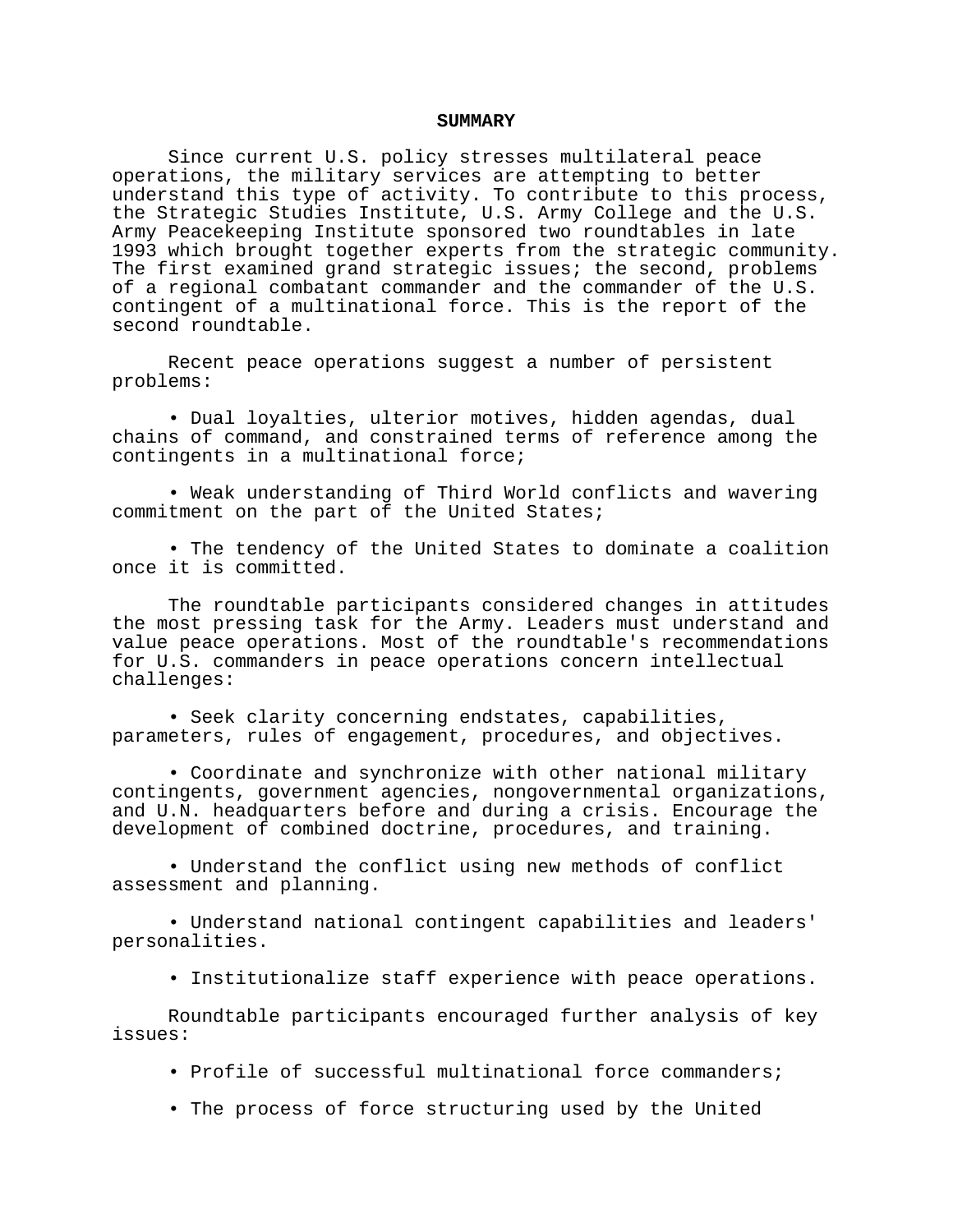Nations;

• The notion of "stand off" peace operations;

• Techniques to assess the resolvability of a conflict or its ripeness for resolution;

• Adequacy of the Joint Strategic Planning Process for multinational peace operations.

The roundtable focused on the concerns of a U.S. military commander anticipating near-term involvement in a peace operation. Full effectiveness, however, also depends on long-term changes. The ideas discussed at the roundtable suggest a program to improve Army support to multilateral peace operations. This would have four objectives:

• A healthy intellectual environment for improvements in understanding and capability;

- Assignment of top-quality personnel;
- Mature doctrine, planning procedures, and training;
- A holistic perspective.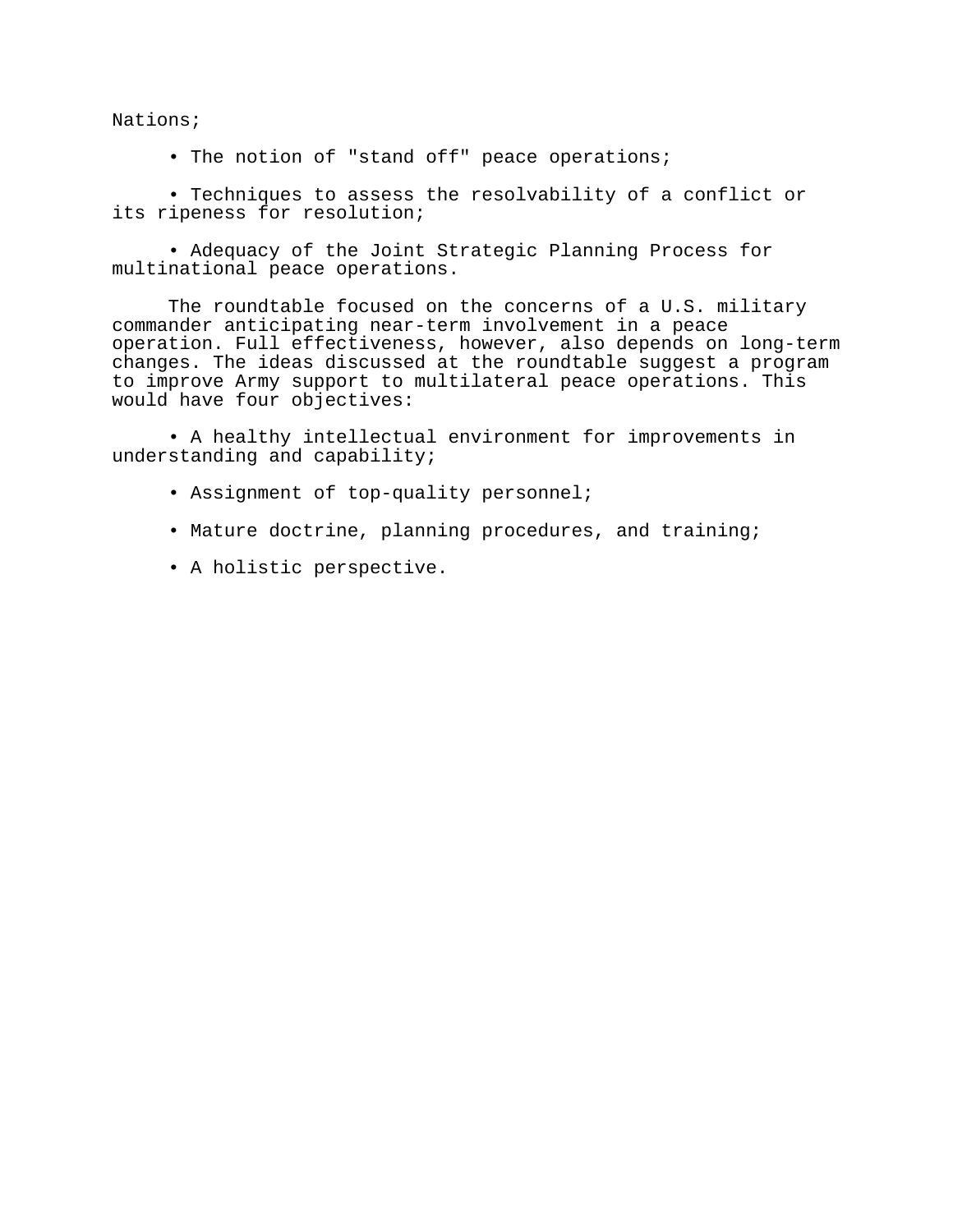## **THE ARMY AND MULTINATIONAL PEACE OPERATIONS: PROBLEMS AND SOLUTIONS**

### **Introduction**.

International cooperation to resolve crises can lessen the burden on the United States and disperse responsibility for global stability, thus leading to a more frugal national security strategy. Multinational peace operations, most under the aegis of the United Nations, have become one important form of such security cooperation. Current U.S. policy stresses multinational peace operations<sup>1</sup>. As a result, the military services are attempting to improve doctrine, training, and procedures. This first requires a deeper understanding of the problems associated with this type of activity.

Traditionally, peace operations are not a strong suit of the U.S. Army. With great deliberation, the modern Army was designed for warfighting. Unit for unit and individual for individual, it is probably the most effective land combat force in history, a finely honed tool for the use or threat of violence. Given the inherent difficulties of preserving this proficiency in a time of declining resources, it is easy to see multinational peace operations as a distraction. They demand time and money needed to retain warfighting skill and post uncomfortable and difficult intellectual challenges. For some critics, it is simply unrealistic to expect a solider to be both effective warfighter and talented peacemaker.<sup>2</sup>

Faced with these problems, many Army leaders might prefer to avoid multinational peace operations all together. Most, however, recognize their potential importance and are committed to increasing the Army's contribution. The key is preserving warfighting skill while augmenting effectiveness at peace operations. Warfighting and peace operations must not become alternatives but compatible and symbiotic techniques aimed at a common goal. To complete this union, Army leaders must fully understand peace operations, their potential and problems. This is not easy. Multinational peace operations themselves are changing rapidly, making old wisdom obsolete. Like any moving target, peace operations can be mastered, but only by deliberately developed skill.

During the cold war, United Nations peacekeeping did help resolve conflicts, but only under special conditions.<sup>3</sup> If the antagonists in a conflict were superpower clients or did not want outside intervention, the U.N. was helpless. For most Third World conflicts, stalemate in the Security Council prevented U.N. action and limited peacekeeping to the periphery of the international system. Only the dogged determination of U.N. officials and nations such as Canada, Austria, Australia and the Scandinavian countries gave peacekeeping any utility at all.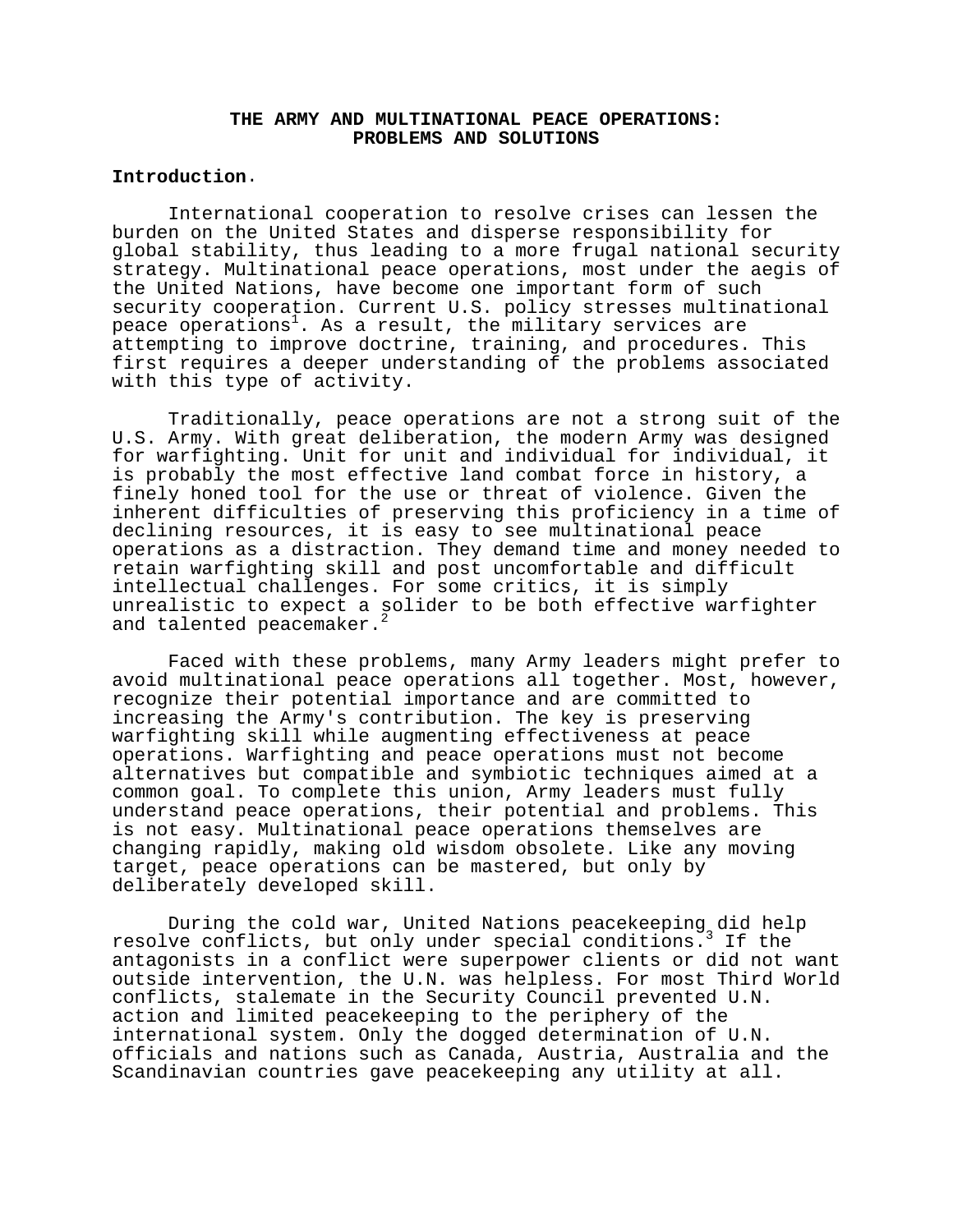When the cold war ended, it seemed peacekeeping's utility would expand dramatically. As the United Nations successfully intervened in a spate of festering Third World conflicts, peacekeeping became a true growth industry. For every U.N. peacekeeping force deployed, there were two, three, or four other nations clamoring for multinational involvement. This change was also qualitative as traditional peacekeeping evolved into "second generation peace operations."4 While traditional peacekeeping was usually monitoring of a negotiated cease-fire or truce by a neutral multinational force, second generation operations- championed by U.N. Secretary-General Boutros Boutros-Ghali- included more intrusive actions such as coalition peace enforcement in violent environments and the attempted reconstruction of "failed states" facing what Andrew S. Natsios calls "complex humanitarian emergencies."5 Reflecting changes in the notion of national sovereignty, coercive international intervention will likely remain an important element of the future security environment.<sup>6</sup>

This expansion and evolution of peacekeeping initially spawned great expectations. Optimists, both within and outside governments, considered multinational peace operations a panacea for Third World conflict, a model for mature cooperative security, and the fruition of dreams spun by U.N. founders. But as rapidly as these dizzy expectations emerged, they were shattered by failure in the Balkans and Somalia. Suddenly, the world community questioned the effectiveness of multinational peace operations and the Clinton administration--initially an ardent advocate of a more active U.N.--took a second, more critical, look.7 With the demise of Secretary of Defense Les Aspin and the withdrawal of the nomination of Clinton confidant Morton Halperin to the post of Assistant Secretary of Defense for International Peacekeeping and Democracy, peace operations lost two of their strongest proponents. While calls for U.N. involvement persisted among the conflict-ridden nations of the Third World, support from the rest of the world faded and 1993 became, according to Madeleine K. Albright, the U.N.'s "summer of discontent."<sup>9</sup>

Deflation of unrealistic expectations is often rapid and severe. This seems to hold for multinational peace operations. Driven by the horrors of Somalia and Bosnia, heady optimism disintegrated into debilitating pessimism.<sup>10</sup> But, as is frequently the case, extremism is misguided; the truth lies somewhere between euphoria and disillusionment. We now need a sober, realistic, and balanced examination of multinational peace operations. The world must understand that they cannot solve all conflict, but can be a useful adjunct to diplomacy and humanitarian relief. The key is to both understand the limitations of multinational peace operations and improve their effectiveness. The U.S. Army must play a role in this. The question is: How?

A full answer will take extensive study, debate and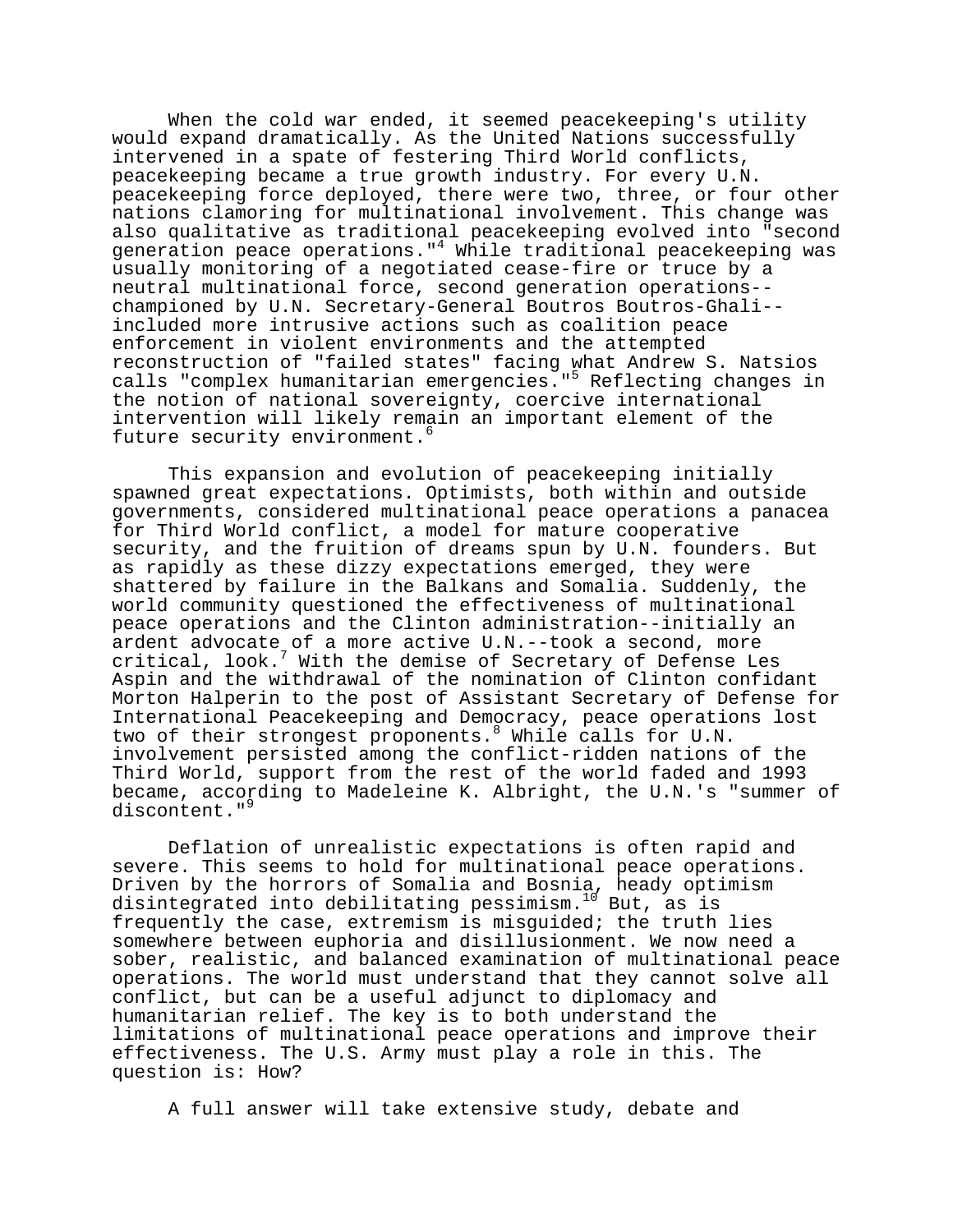analysis. To contribute to this process, the Strategic Studies Institute and the U.S. Army Peacekeeping Institute brought together experts from the strategic community in two roundtables in late 1993. The first dealt with grand strategy, covering issues such as the future architecture of the international system and trends within the United Nations.<sup>11</sup> The second discussed the concerns of a commander of a regional combatant command (CINC) supporting a multinational peace operation and the commander of the U.S. contingent of a multinational force. This is the report of the second roundtable.

Participants came from within the government and outside it (a participant list is an appendix to this report). To facilitate the free flow of ideas, discussion was non-attribution. This report is not a verbatim transcript of the proceedings, but an attempt to capture the issues raised and suggest some conclusions.

### **Morning Session: Case Studies**.

The recurring theme of the roundtable was the importance (and difficulty) of cooperation in multinational peace operations. Somalia, according to one participant, proves Ben Franklin's observation, "We must indeed all hang together or, most assuredly, we shall all hang separately." Cooperation- between the military services, between the military and nonmilitary agencies, between government and nongovernment organizations, and among nations--may not guarantee success in an operation, but its absence nearly always assures failure.

This theme pervaded the morning session which discussed "lessons learned" from recent peace operations. The first topic was the U.N. Transitional Authority in Cambodia (UNTAC). UNTAC's primary role was conducting the May 1993 elections. Since these occurred and led to a government with wide legitimacy, UNTAC is usually considered a success. Many humanitarian relief organizations, however, felt that UNTAC did little to repair Cambodia's infrastructure and prepare for sustained economic reconstruction. A participant suggested this overlooked the logical sequence of conflict resolution during peace operations. The United Nations had to first help create a legitimate government able to seek international reconstruction assistance. To ask a multinational peace force to monitor an election and cease-fire in a war-torn nation and simultaneously rebuild economic infrastructure is simply too much. Besides, UNTAC's mandate from the U.N. Security Council emphasized the elections, not infrastructure.

Like all multinational peace operations, UNTAC suffered from "dual loyalties." National contingents in multinational peace operations represent both the United Nations and their own country. They thus have two chains of command, one running to the multinational force commander and the other to their national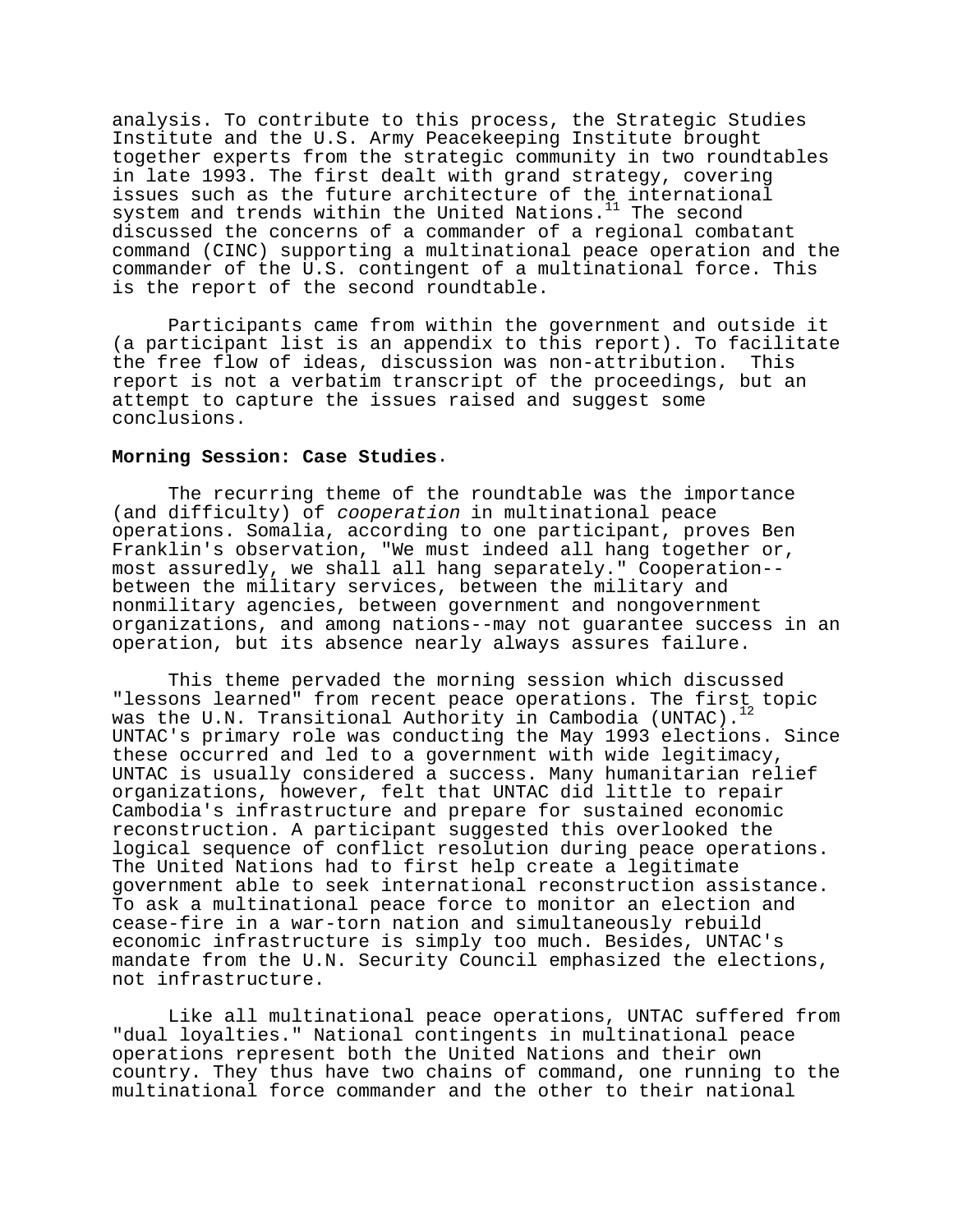authorities. Problems arise when these two loyalties conflict. Cambodia showed that military leaders must recognize the motives and interests of participating states since these affect the capabilities and autonomy of national military contingents. Some contingents in Cambodia could not undertake risky actions without direct approval from their national authorities, thus affecting the missions they could be assigned. The terms of reference used by each national contingent may not be explicit or public. This forces headquarters planners to discover operational parameters through trial and error. As a result, terms of reference are as important as inherent military capabilities in determining how national contingents can be used by the force commander.

Similarly, national contingents may have hidden agendas or ulterior motives that only become clear over time. This is especially true of contingents from nations with direct political or economic interests in a conflict. The resulting problems cannot always be rectified before an operation. Additionally, the participation of a nation may be so politically important that the United Nations and the U.N. force commander accept highly constrained terms of reference.

Hidden agendas, ulterior motives, dual chains of command, and constrained terms of reference are more pervasive in a traditional peacekeeping operation such as Cambodia than in peace enforcement.<sup>13</sup> The closer a conflict is to outright war, the more hidden agendas, ulterior motives, and the like are sublimated to the good of the coalition. Thus partners in a warfighting coalition will accept U.S. dominance more readily than in a peacekeeping operation. The longer a conflict drags on, the less clear the ultimate goals, or the more complex the political motives of the participants in a multinational force, the more these problems will erode the effectiveness of the force.

Drawing multinational forces from states without vested interests in a conflict or region would minimize these problems, but, with the exception of a handful of traditional peacekeeping countries, disinterested states willing to undertake the human and economic burdens of peace operations are scarce. Force developers must often choose between knowledgeable soldiers from nations with a definite political agenda and politically disinterested but less knowledgeable ones. States familiar with a region, its habits, terrain, and politics, usually have a bias or vested national interest. Examples include the Slavic contingents involved in peace operations in the former Yugoslavia and the Italians in Somalia. Familiarizing uninterested national continents with the peculiarities of a region is possible in traditional, slowly-developing peacekeeping, but difficult in faster-developing peace enforcement actions.

One reason nations contributing to a peacekeeping force often insist on U.S. involvement is that we generally lack geopolitical ambitions where such operations take place. This follows the old logic that a rich man should make an honest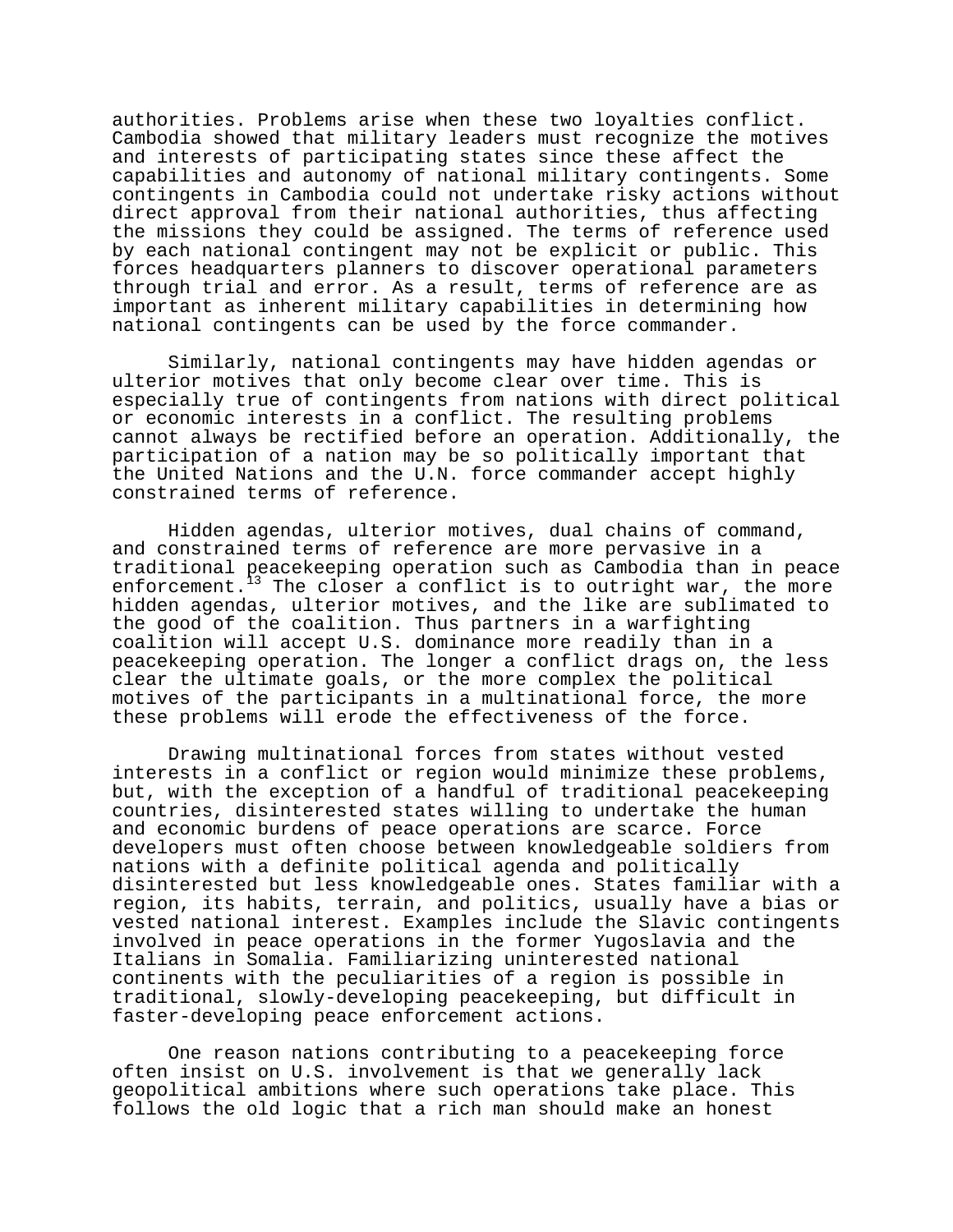politician because his wealth places him beyond corruption. An absence of geopolitical ambitions, however, does not always imply an absence of political bias. Equally, a lack of identifiable interests may also result in a weak level of American commitment and little staying power. Clearly, then, U.S. involvement is a mixed blessing. This even holds at the tactical level. While the United States may have no territorial aspirations in a Third World conflict, U.S. forces quickly become the center of attention, both positive and negative. Americans are thus vulnerable to hostage taking. If this occurs, the United States tends to turn the operation into a bilateral confrontation as in Somalia. To avoid such problems, multinational force commanders often attempt to multilateralize a hostage situation by immediately involving elements and individuals from nations other than that of the hostage. A force commander in a relatively slow-developing crisis can do this; it is more difficult in rapidly developing crises.

Among the reasons UNTAC succeeded was its focus on elections and avoidance of "mission creep"--the expansion of tasks and objectives beyond the original terms of reference. Mission creep could easily have occurred when the Khmer Rouge began obstructing the electoral process. Some members of UNTAC supported using force to enter Khmer Rouge-controlled areas. UNTAC decided, though, that the election could succeed anyway so there was no justification for asking the Security Council to expand the original mandate. Given such complex decisions and delicate balances, the UNTAC force commander General Sanderson was vital, especially in preserving the mission's focus following the Khmer Rouge's withdrawal from the electoral process. While Sanderson was the "right man at the right time," it is difficult to extrapolate any sort of general profile of a multinational force commander from one case. A comparative study of multinational force commanders would be useful.

Because of dual loyalties and vested interests, the Security Council and Secretary-General must be brutally frank in composing a multinational force. An assessment of the potential contribution of a nation must examine not only military capabilities, but also historic and political baggage. To ask Germany, for example, to participate in peace operations in the former Yugoslavia would be a political error. Although the Secretariat can assess political inclinations, an effective multinational military staff is needed to judge military aptitudes. Furthermore, combining political disinterest with specific regional knowledge suggests the need for a formal U.N. training program. This has often been discussed as a means to close the "capability/acceptability gap," but received little serious support from key organizations and states. A feasible first step would be construction of a basic data base of military capabilities to help the U.N. staff compose forces.

The conflict in Bosnia illustrates the U.S.' difficulty in understanding Third World conflict. The logic driving events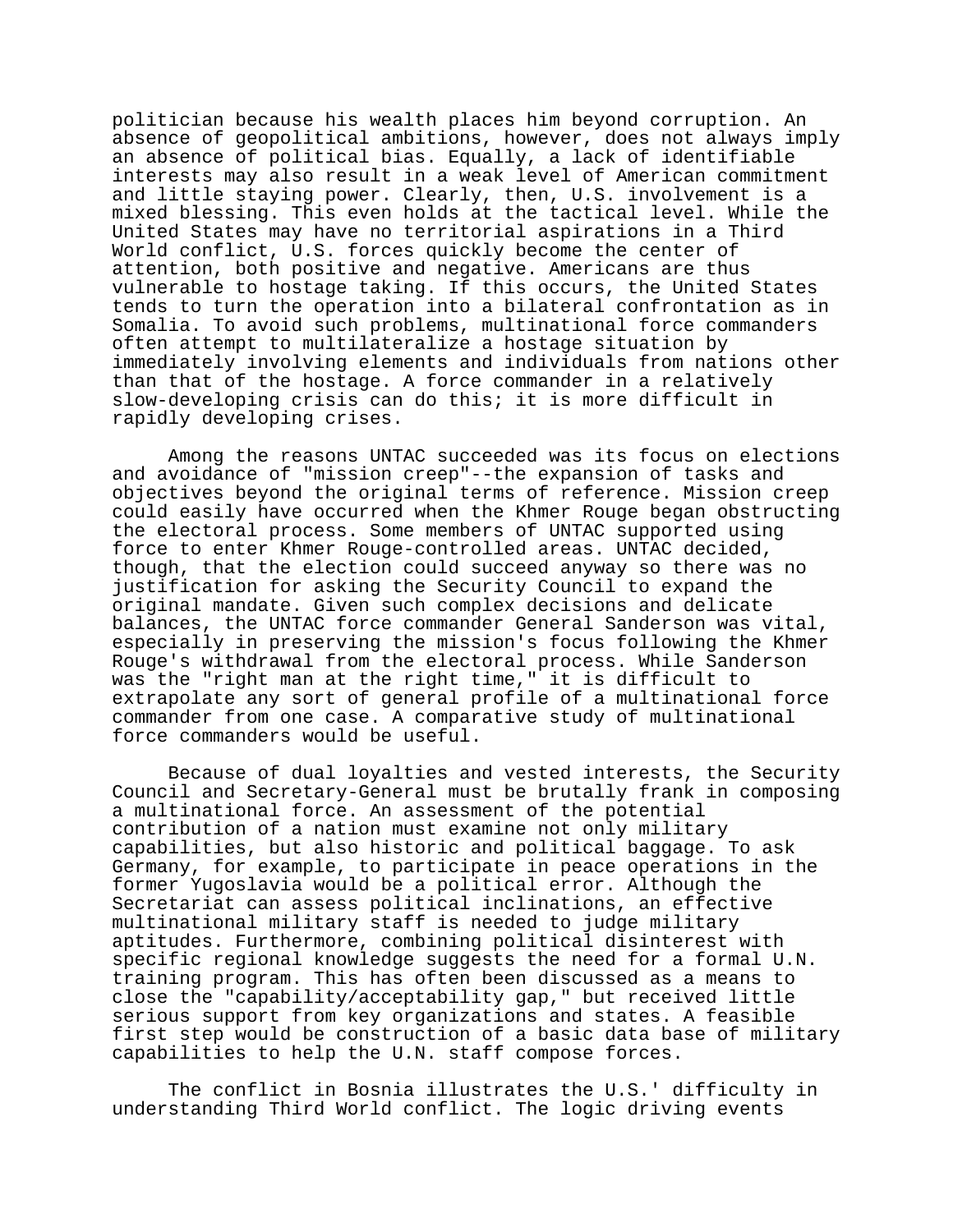there might be twisted and complex, but is nonetheless clear. Our inability to frame a coherent Bosnia policy grows from a failure to understand the historic, political, and ethnic origin of the conflict. $14$  The Bosnian war, after all, can be traced back 600 years. Similarly, negotiations between clans and factions in Somalia often swirl around events from half a century or more ago.

Luckily, most European leaders understand the complexities of the Balkan conflict, and serve as brakes on outside intervention. In this case, knowledge breeds caution. In fact, detailed understanding of a region may help identify truly unresolvable conflicts or, at least, ones not ripe for resolution.15 Such knowledge must be provided to the Security Council so that it can assess when and where to intervene. It would be helpful if the Army could preserve and develop the analytical skills to provide sophisticated analysis of regional conflicts including frank assessments of the potential for conflict resolution. Foreign Area Officers would form the core of such effort. The result would be better advice to national security decisionmakers.

The opportunity to do this will arise again. Around the world, groups with distinct ethnic identities and traditional territories but without a history of statehood are seeking independence or autonomy. The former Soviet Union, in particular, is rife with such movements. Their pleas are emotionally powerful, but politically unresolvable. Any fragile states they create in conjunction with outside intervention will have difficulty surviving the withdrawal of peacekeeping or peace enforcement forces. There is a persistent danger, then, of overextending the U.N.'s peacekeeping capability despite urging of restraint from the United States and other member nations.

 The real danger, however, may be less overextension by the United States than disillusionment. Americans simply do not care what happened decades or centuries ago in the Balkans or Somalia and certainly believe American soldiers should not be placed at risk because of ancient and incomprehensible grudges. The perception that many Third World antagonists lack a just or logical cause can generate frustration and fuel isolationism. The only buffer is solid leadership based on U.S. concern with the symbolism of violence. We seek an international system based on the peaceful resolution of conflict. Ethnic violence, if allowed to become normal and accepted behavior, challenges this. Even so, the world response to regional conflict based on primal identity should not be direct military intervention, but sanctions, blockades, and quarantines--"stand-off peacekeeping."

It is not clear that the United States can participate in a multinational peace operation without dominating it. One participant noted that in the Somalia operation, other members of the coalition were ambivalent about the appropriate American role. $16$  Many wanted us only to provide logistics, communications,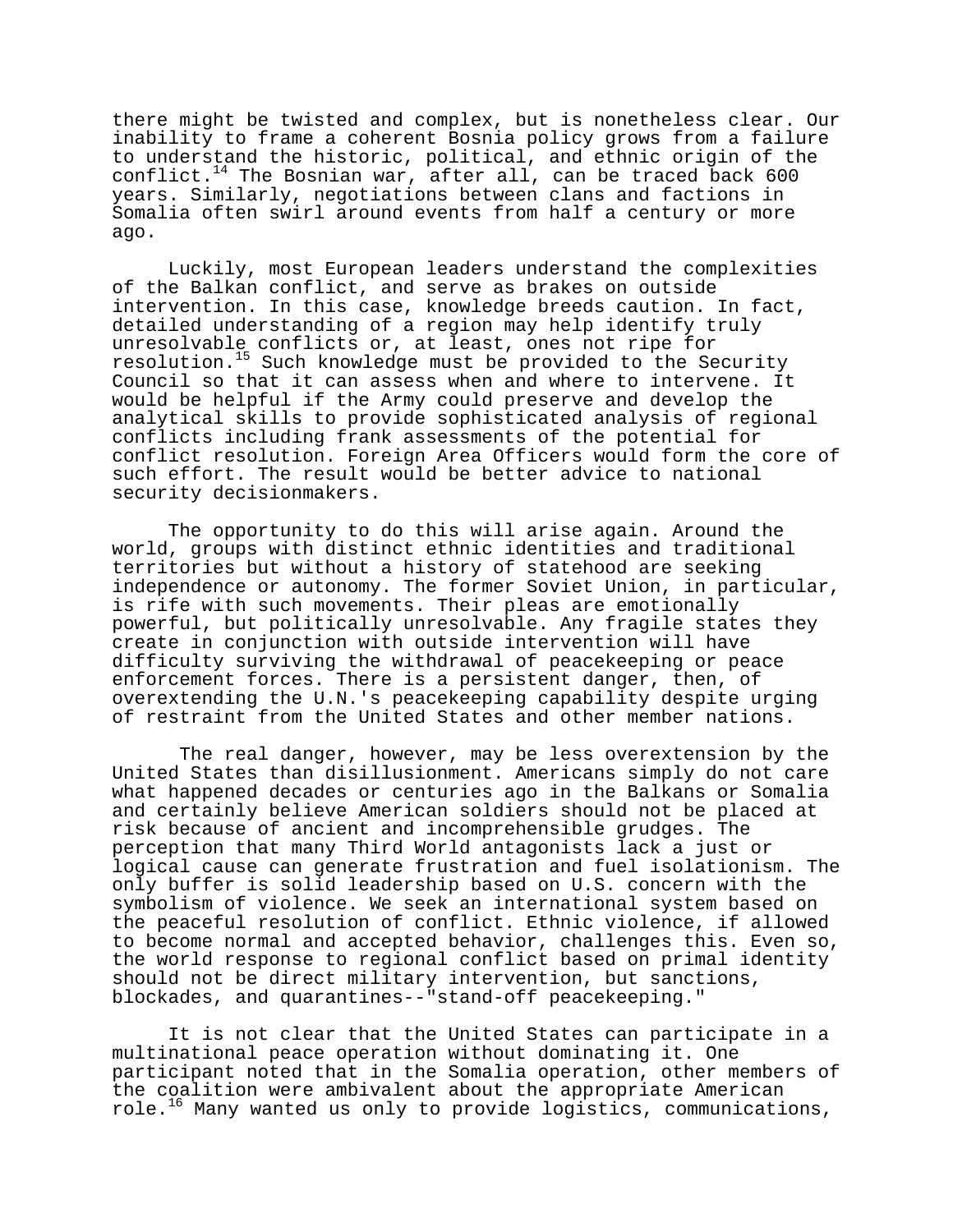and intelligence. Most Americans, though, feel the United States is obliged to lead peace operations even if they are not sure why. This is a direct reflection of a larger debate over the American purpose which pits those who see a special U.S. mission to construct a new world order against those who support a more limited foreign policy based on tangible national interests rather than systemic ideals.

Given the fragility of American public support for peace operations, we must test potential crises for resolvability and political marketability. At the same time, the United States should, according to one roundtable participant, outgrow or transcend its obsession with casualties and admit that the ideals undergirding peace operations are worth certain costs. Small nations such as Ireland, Denmark, and Canada have long suffered casualties in peace operations without faltering support. American leaders must thus actively build support for peace operations. Still, there is a problem of balance. While few nations would be willing to provide peacekeepers if the United States refused, other nations tend to abdicate leadership when the United States becomes involved. This limits our ability to play a constrained role; the only options seem to be leadership or noninvolvement.

#### **Afternoon Session: Working Groups**.

During the afternoon session, working groups analyzed specific issues encountered in multinational peace operations. Each working group identified key problems, suggested solutions, and then reported back to the plenary session of the roundtable. The issues were: (1) planning procedures; (2) command and control; (3) interface among organizations and agencies; and,  $(4)$ conflict resolution and indicators of success.

## **Planning Procedures**.

The first working group stressed that planning for peace operations must be interagency and multinational with contributions from the military, government political organs, and humanitarian organizations (both governmental and non-governmental). Clear strategic objectives are the foundation of sound planning, but in peace operations, objectives are always a composite blending those of the U.N. Security Council, nations participating in the operation, and other organizations. The U.N. Secretary-General can play a powerful role in shaping objectives and building consensus, but usually does not have goals separate from those of member states. This heterogeneity of political goals affects operations. Military planners must understand this as they complete an "estimate of the situation."

The working group then focused on five questions:

Are existing planning procedures such as OPLANS and campaign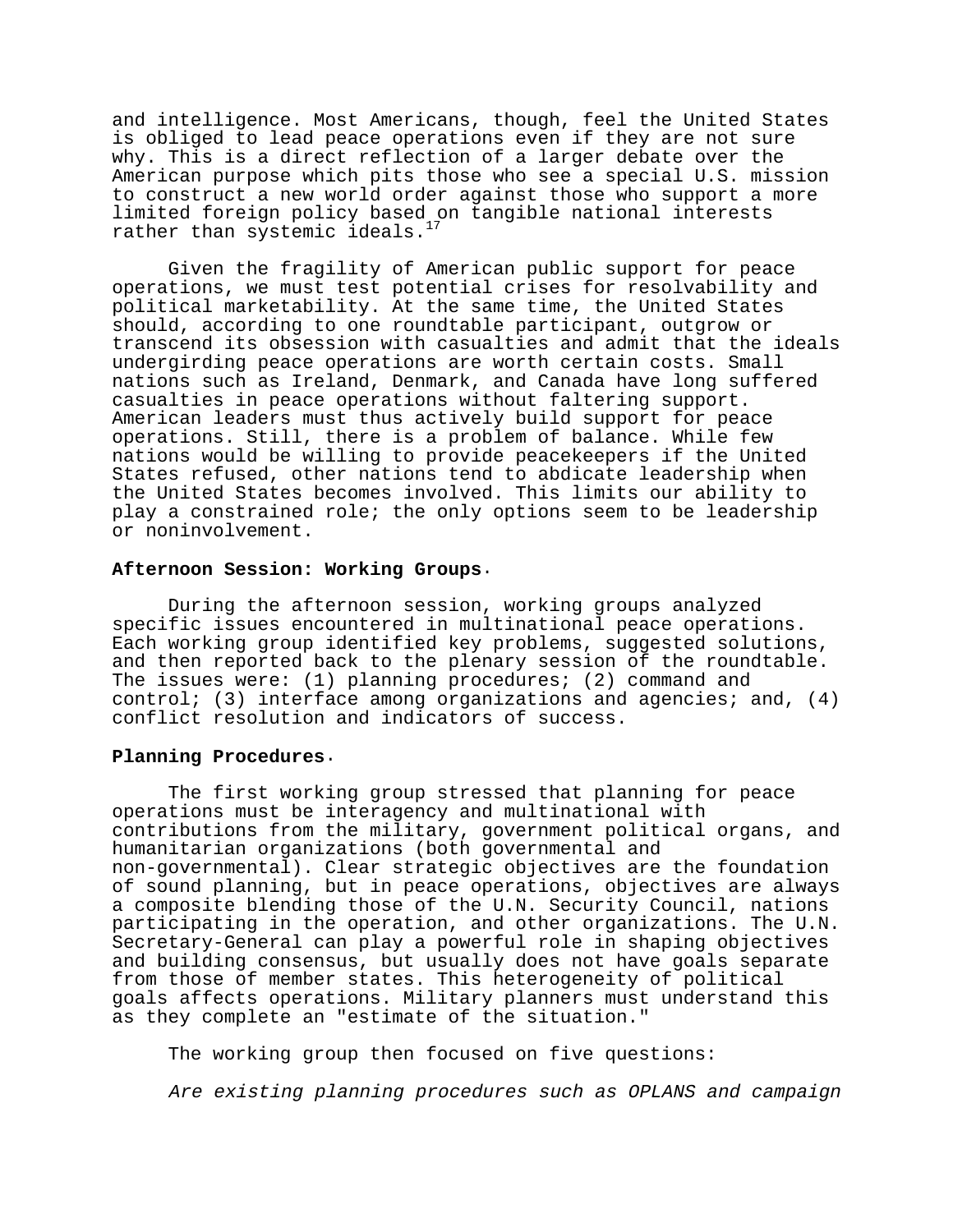planning adequate for peace operations? For purely military planning, existing procedures are adequate. Their utility declines during interagency planning where informal, even ad hoc procedures often prove most valuable. To link strategic and operational planning, the multinational force commander must be involved in the strategic-level planning that defines ultimate political objectives and structures the force--a role similar to that of a U.N. CINC. Strategic planning procedures are less useful. To be more effective in multinational peace operations, the United States should reevaluate the Joint Strategic Planning System (JSPS), especially the apportionment of forces through the Joint Strategic Capabilities Plan (JSCP).18 This may still be adequate, but its suitability in the post-cold war strategic setting should at least be analyzed.

Should primary responsibility for U.S. planning rest with unified commands? The unified commands--in conjunction with the Joint Staff--should be preeminent in military planning for peace operations. But, the CINC's planning staff must coordinate with humanitarian organizations. Diplomatic concerns enter the planning of unified commands through the CINC's political advisor (POLAD). Cooperation with humanitarian organizations is vital, but necessarily less formal and institutionalized. The goal should not simply be unity of purpose, but unity of effort. The unified command should have primary responsibility for all U.S. planning if the military is the leader of the operation. Currently, the unified commands vary widely in experience with peace operations. The Central Command (CENTCOM) has extensive expertise and skill at the interagency process derived from its involvement in Somalia and location in the continental United States. This is not always matched by the other unified commands. A better way to manage expertise across the Department of Defense is needed.

What type of planning procedures do non-DOD agencies use? Other government agencies do both strategic and situation-dependent planning but this is not closely coordinated between agencies. These organizations usually send out assessment teams to acquire basic information. The planning that results is resource-based. Organizations such as the Office of Foreign Disaster Assistance of the Agency for International Development support other humanitarian organizations which, in turn, provide on-the-ground relief. There is an extensive audit trail to assure funds are used effectively, efficiently, and legally.

What are the most common types of planning problems? The core problems are not in the mechanics of planning, but in confusing lines of authority and inadequate coordination. These include:

• Lack of clearly defined objectives leading to an absence of clearly defined military missions.

• Lack of clearly defined political end-states or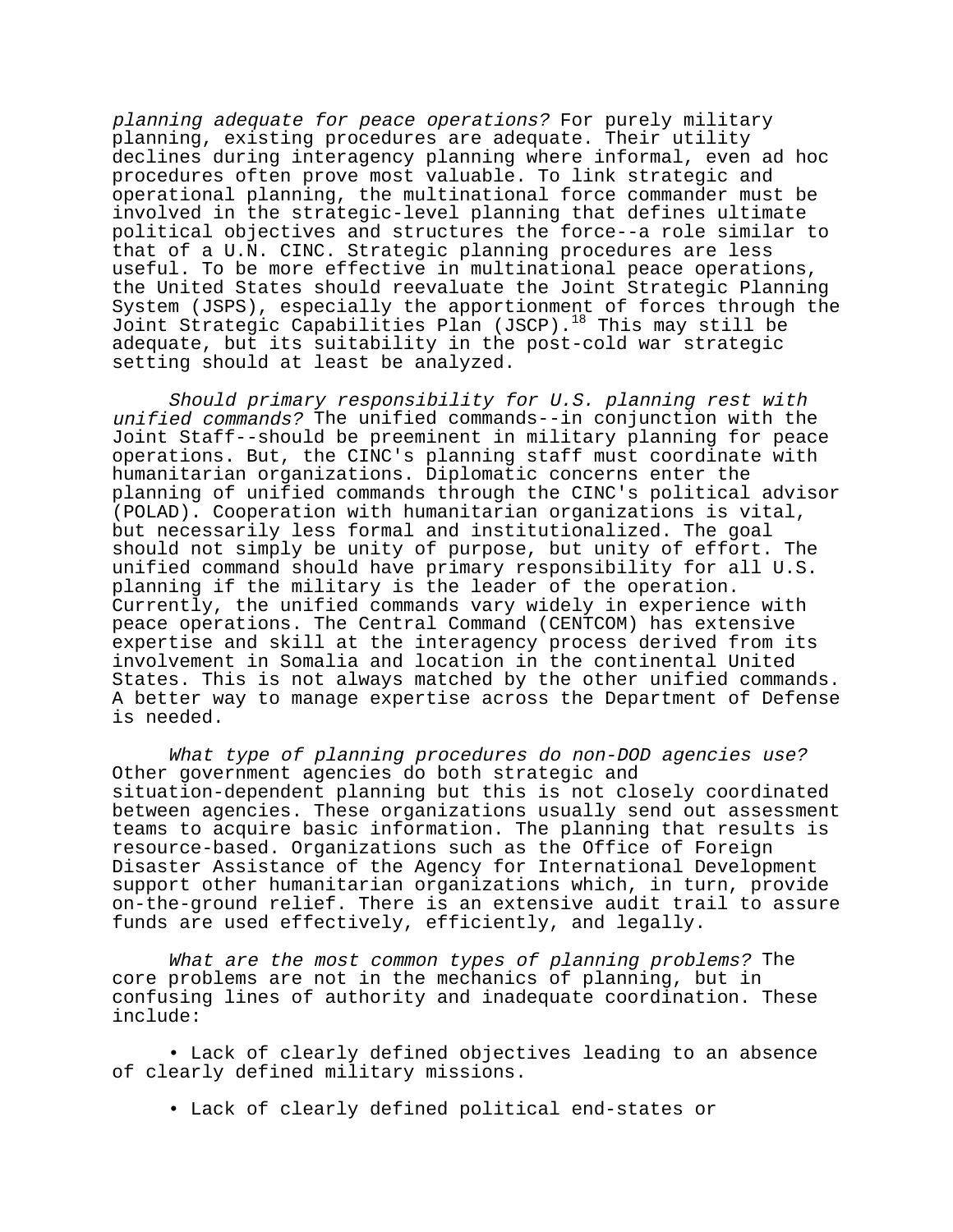definitions of success.

• Shortage of doctrine and expertise for deliberate planning.

• Confusion on lines of authority, and command and control, including the international law of peace operations.

• Absence of clear, widely understood U.S. national security strategy or policy on multinational peace operations; absence of a standing interagency planning group for peace operations.<sup>19</sup>

• Weak methods for coordination at all levels.

What questions warrant further analysis?

• Should we create a formal planning process for peace operations separate from the joint strategic planning process?

• Should the military be the lead agency in such a process?

• How effective is the National Security Council at integrating U.S. Government activity in peace operations? Can its effectiveness be improved?

• How can Department of Defense planning be harmonized with U.N. headquarters and various multinational forces?

• What is the appropriate role of regional organizations?

• How can the planning process be flexible yet prevent "mission creep" or "mission shrink"?

• What is the proper role for public opinion and the media?

#### **Command and Control**.

This working group dealt with several key questions.

What is the doctrinal chain of command for U.S. forces in a multinational peace operation? The members of the working group found little guidance in existing doctrine, so they proposed a solution (Figure 1). This is similar to the command and control system used by all nations in multinational peace operations. The key characteristic is the dual chain of command running to the United Nations and to national authorities.

Recent reform proposals in the U.N. would place political representatives of the Secretary General at all levels of command. They would serve as "political commissars" detailed to a commander but responsible to the U.N. Secretariat. Resistance to this idea among member nations is an indication of ambivalence about strengthening the Secretary-General's ability to control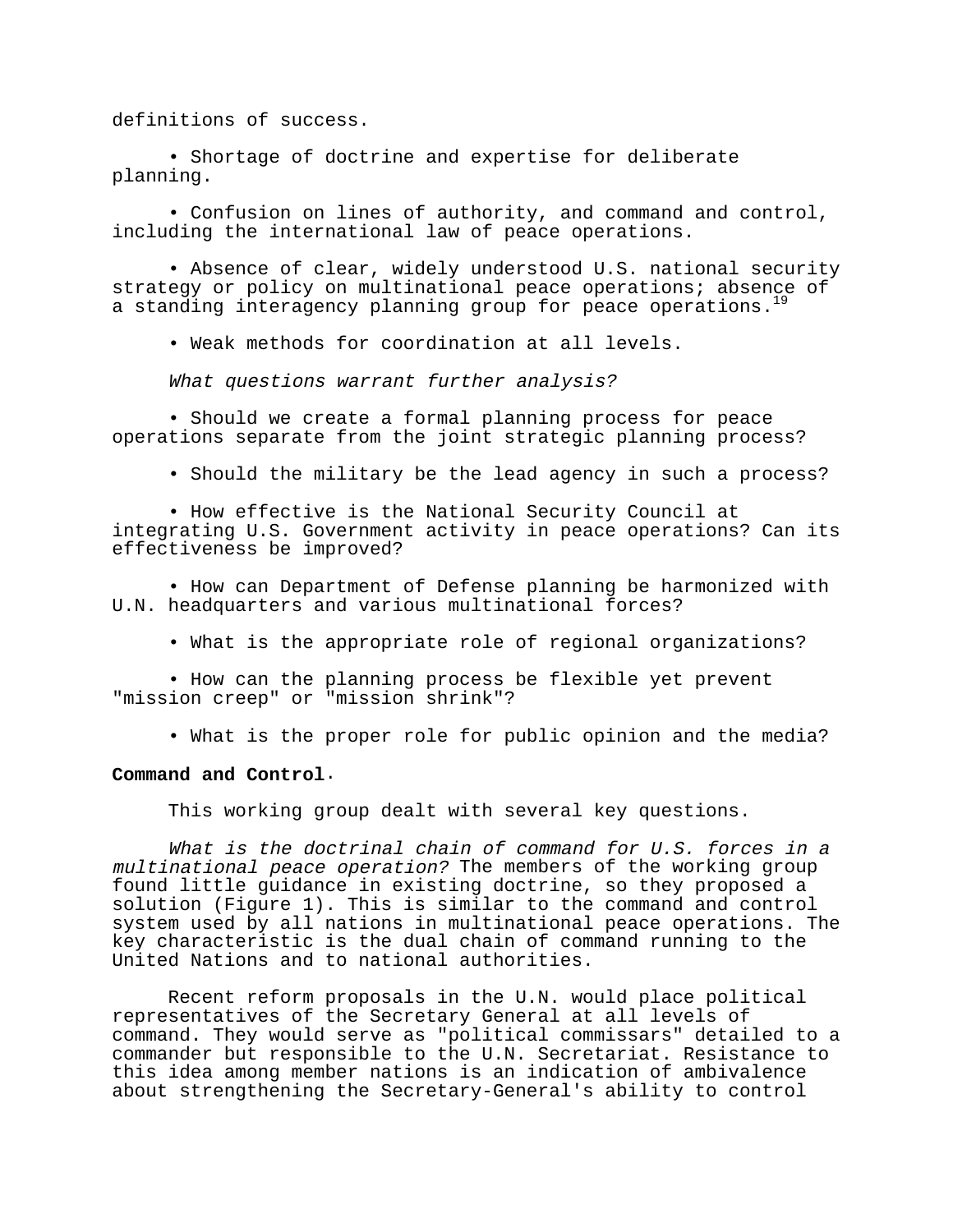

peace operations.

The roundtable participants disagreed on the importance of the direct command link between military contingents and their national authorities. A participant with extensive experience in peace operations felt that this should be minimal and used for reporting rather than for actual command and control. When a contingent is deployed with a U.N. force, national authorities may withdraw it, but should not exercise daily command. Other participants felt that this was unrealistic. To ask a contingent commander to give greater weight to the U.N. than his national authorities is to expect him to disregard a lifetime of ingrained loyalties and obligations. The notion of a multinational force transcending national considerations is, at best, an ideal attainable only by the creation of a supra-national U.N. force. Support for such a force is limited among member states. For most member states, better a weak, dependent, and pliable U.N. than a stronger, autonomous one which might act against national interests. This tension between supra-national and nation concerns is a persistent one which will always flavor the decisions of a U.S. commander in peace operations.

The extent of command intervention by national authorities is determined by the clarity of the initial terms of reference.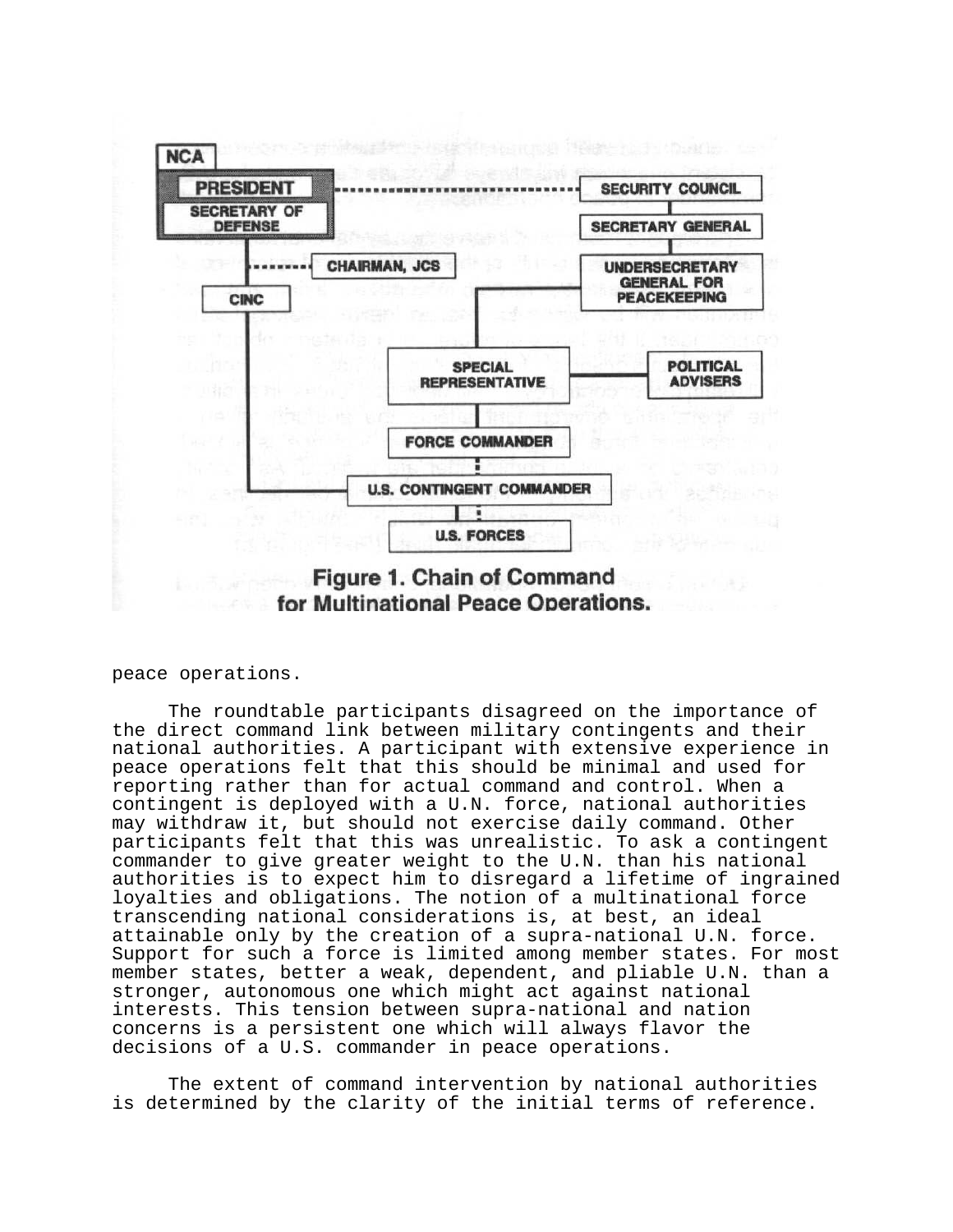If clear and coherent strategic objectives exist, national authorities will be willing to defer to the multinational force commander. If the terms of reference or strategic objectives are ambiguous or subject to disagreement, national authorities will retain closer control over their deployed forces. In addition, the operational environment affects the authority given a multinational force commander. When violence is limited, constraints on a force commander are minimal. As hostility escalates, the authority of the force commander declines. In peace enforcement operations which emulate war, the authority of the commander again rises. (See Figure 2.)



# Figure 2. Authority of a Multinational Force Commander.

During recent peace operations contingents often waited for approval from national authorities before executing orders from the multinational force commander. This appears to be a new development arising from improved communications and changes in the political environment.

What sort of  $C^3$  problems occur between a U.S. contingent commander and multinational force commander? Most problems stem from failure to craft an overall strategic concept for the operation. Other problems include:

• Difficulties caused when national contingents have greater  $\texttt{C}^3\texttt{I}$  capability than higher headquarters. An American unit, for example, will nearly always have greater intelligence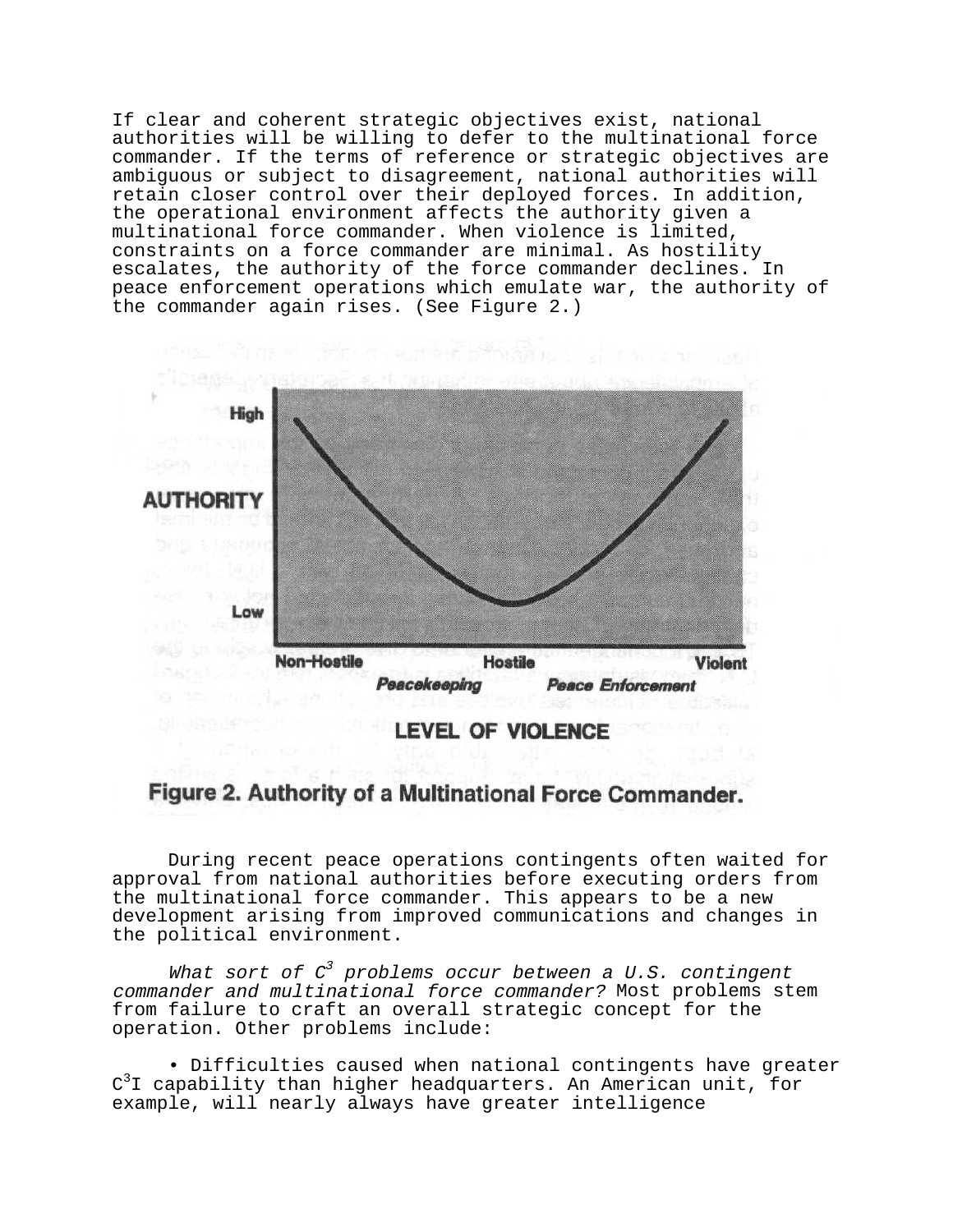capabilities than the rest of the multinational force combined. This gives the U.S. contingent more potential for autonomous activities and can generate strains between the contingent commander and the multinational force commander.

• National contingents may add conditions to the rules of engagement developed by the force commander.

• Language differences can generate misunderstandings, especially in the politically charged atmosphere of peace operations where nuances often take on great importance. This can be minimized by confirmatory memos and briefings as well as "repeat back communications" through which subordinate units repeat back directives and guidance to insure comprehension.

What types of problems arise during the collection, analysis, and dissemination of intelligence during peace operations? The United Nations avoids the word "intelligence" since it connotes spying and other intrusive activities. Instead, it prefers "information." What most militaries mean by "intelligence," however, is not "information." A major problem for the United States is sanitization of intelligence for dissemination to other coalition partners. This must consider protection of sources and assets as well as political sensitivities. A force commander must also use information provided by nongovernment organizations (including the media) without compromising them or jeopardizing their security. To be more effective, the U.N. must overcome its discomfort with intelligence, especially in the type of enforcement operations described in Chapter 7 of the U.N. Charter. According to Richard Connaughton, these may not require developing an organic intelligence-gathering capability for the U.N., but rather greater intelligence sharing among the permanent members of the Security Council.<sup>20</sup> In any case, it will remain politically infeasible to collect strategic intelligence at U.N. headquarters. This means the U.N. must continue to rely on national suppliers for intelligence.

# **Interface**.

This working group considered the following questions:

What are the procedures for improving coordination among U.S. Government agencies in a peace operation? The first step is a clear sense of purpose, balancing objectives, strategies, and resources. The existing interagency process provides a foundation. Manuals and doctrine should be shared among agencies and each should have a dedicated group to concentrate expertise and experience. Interface should be permanent and continuing rather than periodic. At the level of grand strategy and national policy, the National Security Council should provide coordination.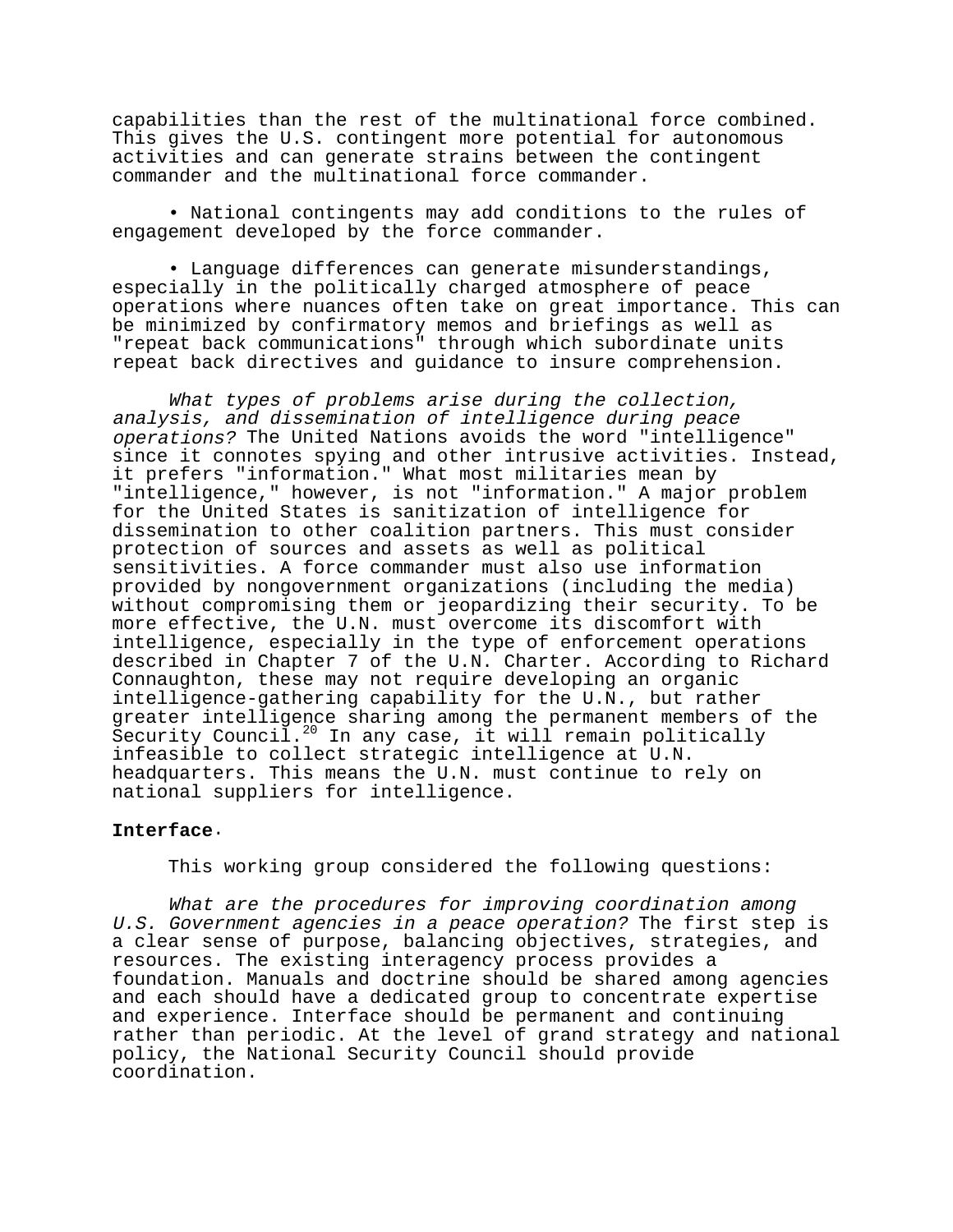What are the procedures for encouraging coordination among the national contingents in a U.N. peacekeeping force? The United States should send the best possible liaison personnel to work with other national contingents in a multinational force. The U.S. contingent commander must assure this. The United States should encourage the development of common doctrine and training among contingents likely to participate in a multinational force. Training is especially important. The Army has long recognized the warfighting value of combined arms training and, more recently, joint training. This should be applied to peace operations. Finally, the United States should demand mission clarification and explanation of the limitations on various national contingents at the outset of an operation. This will probably have to take place at U.N. headquarters rather than at the multinational force level.

What are the procedures for encouraging coordination between a U.S. military contingent and nongovernment organizations during humanitarian relief operations? This problem reflects the large number of relief organizations involved in a major operation. In Somalia, for example, there were 78. The military must better understand the needs and philosophies of nongovernment organizations and the functions of organizations such as the Office of Foreign Disaster Assistance which links government and nongovernment organizations. Whenever possible, military operations should be subordinate to and complement diplomatic, political, and humanitarian efforts. Put in military terminology, humanitarian affairs are the primary effort and military activity the supporting effort in most peace operations. This requires a fundamental change in attitude since trained warfighters must understand that the ultimate objective of peace operations is not to seize, defend, or deter, but to save, sustain, and comfort.

In any peace operation, there will probably be nongovernmental humanitarian groups which reject cooperation with the military lest they be "tainted" or appear to lose neutrality. This cannot be avoided, but can be accommodated. Development of a permanent corps of peace operations experts within the military would ease cooperation with nongovernment agencies and organizations. While it is not clear how these experts should be identified, organized, and trained, we must, according to a roundtable participant, "not only develop experience, but institutionalize it."

Some roundtable participants were uncomfortable with the notion of subordinating the military to humanitarian relief organizations. While the two share interests, their objectives are not identical. The military is an element of U.S. national security policy, while nongovernment organizations, by definition, are not even when U.S.-Government financed. This means that subordinating military concerns to those of relief organizations might be a useful goal, but should not be an ironclad principle (and may entail legal complications). In some cases, lack of cooperation between military and humanitarian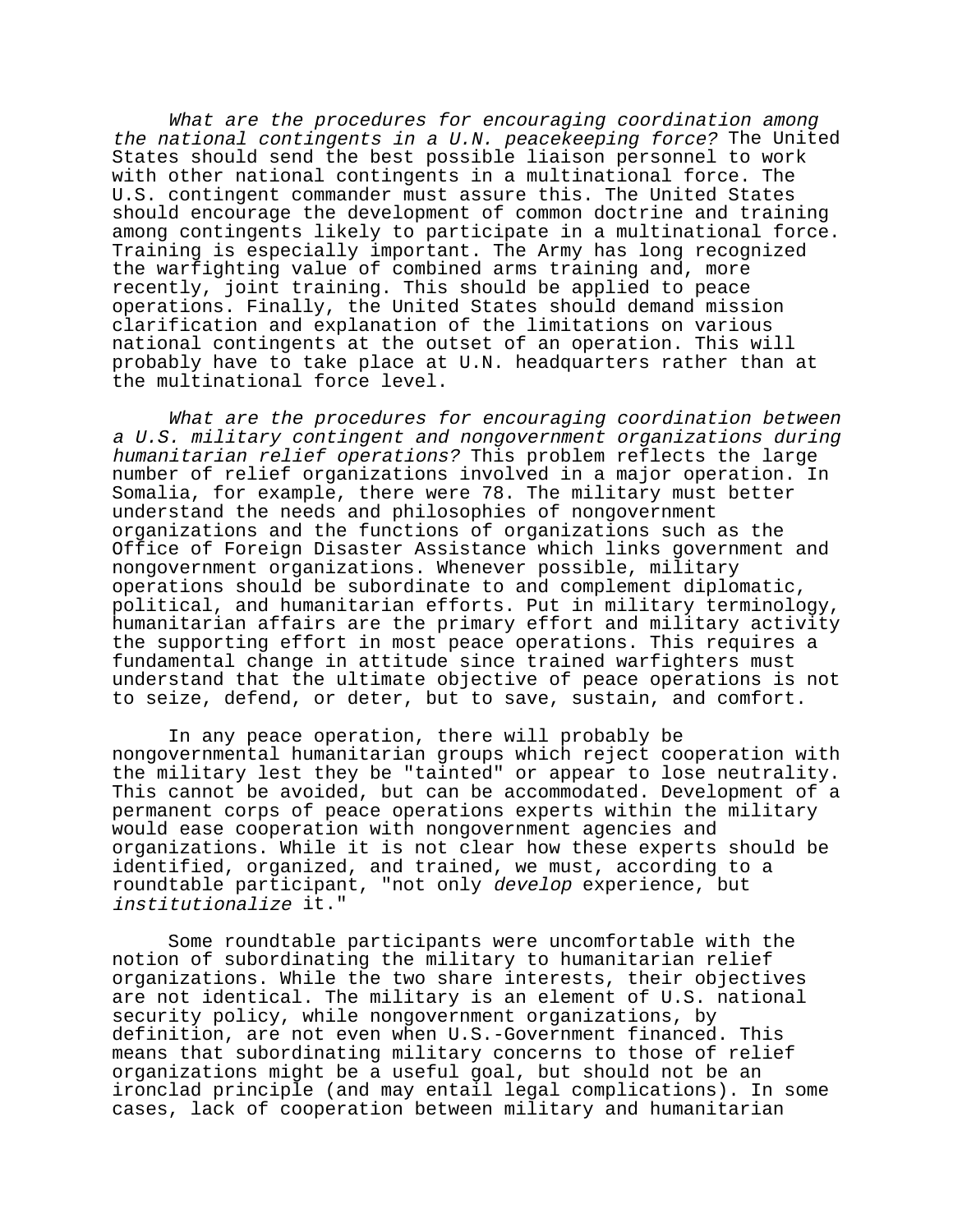organizations grows less from misunderstanding than a real divergence of purpose. This can be controlled, but not transcended. In fact, the most crucial distinction between the military and nongovernment humanitarian organizations is scope. Military involvement in peace operations should be limited and close-ended. That of humanitarian organizations should be long-term, aimed at permanent national reconstruction rather than short-term amelioration of conflict.

#### **Conflict Resolution and Indicators of Success**.

This working group considered resumption of services such as electricity, mail, and a functioning legal and law enforcement system--important indicators of success. But, it might be countered, these services may not be "normal" in the type of states which require multinational peace operations. For much of the Third World, the normal level of corruption and inefficiency is higher than in developed nations. Thus normality as it exists in the developed world is not a useful indicator of success for a peace operation. In any case, the strategic endstate should be clarified before planners can develop indicators of success. This endstate should be a condition, not a date. In general, the indicator of success will vary from operation to operation, and is usually defined by the body or organization authorizing the mission.

## **Findings**.

The most pressing tasks for the Army are not changes in procedures, doctrine, force structure, organization, or training, but in attitudes. Army leaders at all echelons must understand peace operations. When peace operations are a valued part of the Army's function, then changes in procedures, doctrine, force structure, organization, and training will flow naturally and smoothly.

Following this, most of the roundtable's recommendations involve intellectual challenges. Specifically, U.S. commanders involved in peace operations should:

Seek clarity concerning endstates, capabilities, parameters, rules of engagement, procedures, and objectives.

Coordinate and synchronize with other national military contingents, government agencies, nongovernment organizations, and U.N. headquarters. The Department of Defense and military services should develop and practice methods of coordination before crises emerge. These can then be adapted to specific conditions and specific coalition partners. Pre-crisis combined training is vital. The roundtable participants did not discuss coordination with the intelligence community or with local authorities in a crisis area.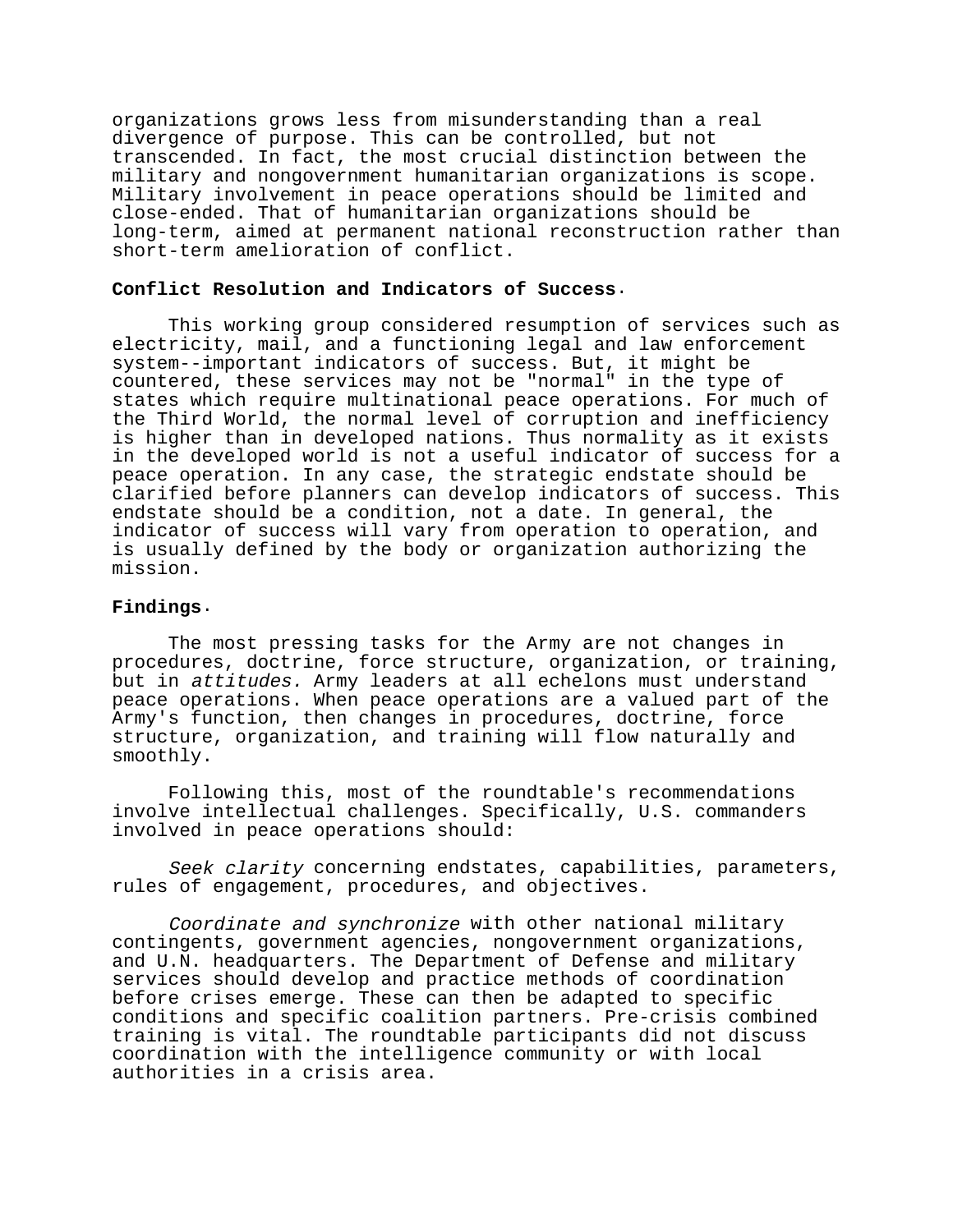Understand the conflict. Any conflict involves a wide number of parties, each with distinct capabilities, objectives, and perspectives. Most conflicts represent the culmination of a long chain of events. The history of a conflict is thus germane to its present and future. Normal military procedures for the intelligence preparation of the battlefield do not provide guidelines for this type of assessment. This indicates a need for innovative methods of conflict assessment and planning.

Understand contingent capabilities and leaders' personalities when building a force for peace operations. The process of force structuring must consider the capabilities and limitations of each national contingent and its commander. Admittedly, building a force is more the task of the U.N. secretariat than an American CINC, but the regional understanding which exists in the staff of a unified command must be incorporated into the U.S. input to the force structuring process.

Institutionalize peace operations experience at the staff level. CINCs and the Joint Staff should consider forming permanent cells for planning peace operations. Since these would perform pre-crisis coordination as well as crisis planning, they should include representatives from all major staff directorates (J-1 through J-8) as well as political advisers.

The roundtable participants did not make recommendations for the training or composition of a U.S. force involved in peace operations. Nor did they consider the formation of dedicated units for peace operations.

A number of concepts and issues warrant further analysis:

• Profile of successful multinational force commanders.

• The process of force structuring used by the United Nations.

• The notion of "stand off" peace operations.

• Techniques to assess the resolvability of a conflict or its ripeness for resolution.

• Adequacy of the Joint Strategic Planning Process for multinational peace operations.

• Alternative formal planning systems

#### **Conclusion: A Program For Action**.

As our post-cold war national security strategy coalesces,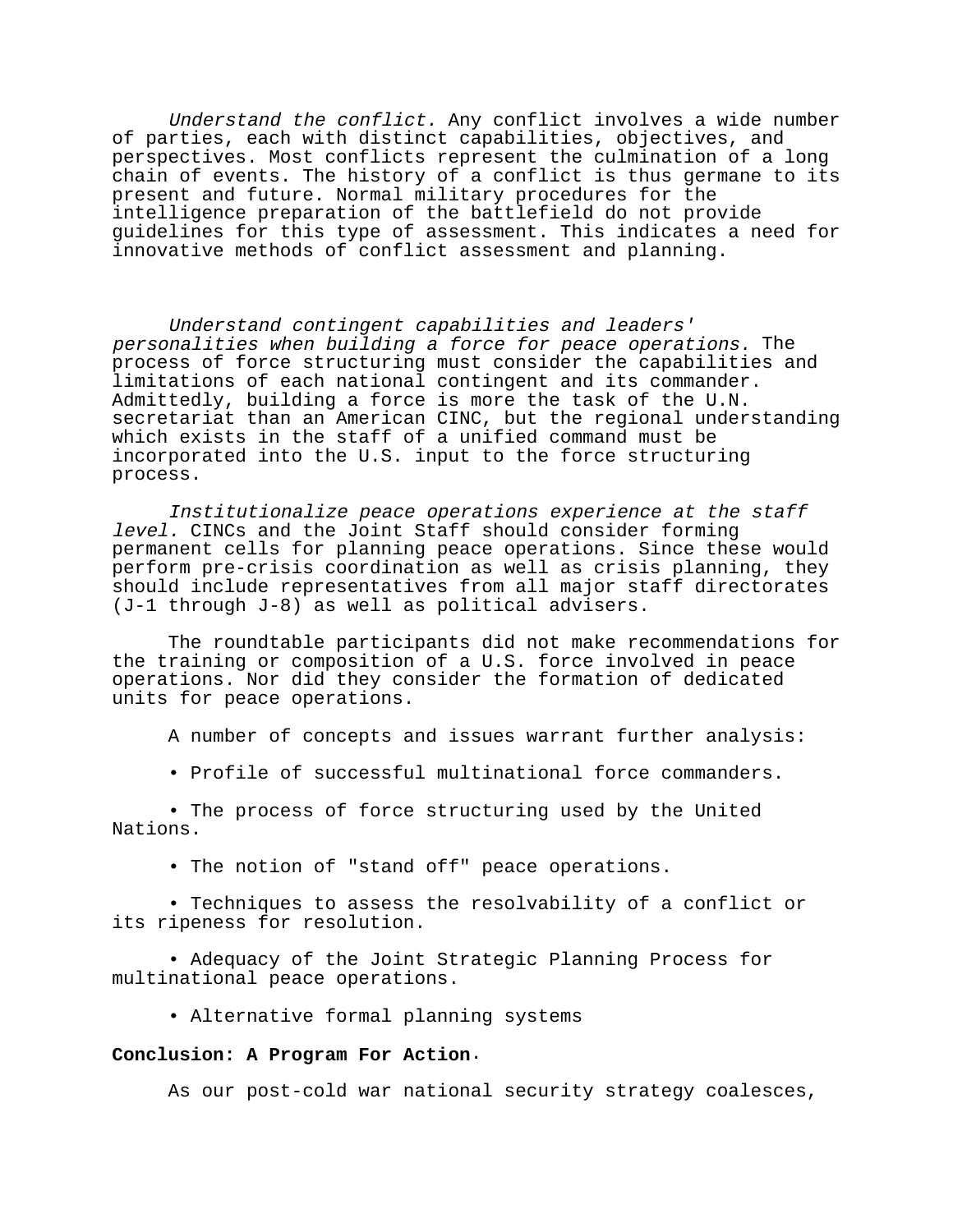the United States may conclude that multinational peace operations are not as useful as they seemed in the heady days of the early 1990s. That is a decision for our top policymakers. Unless such a decision is made, the U.S. military should implement programs to maximize effectiveness and efficiency in multinational peace operations. As the service with the greatest traditional concern for peace operations, the Army should lead this process. $^{21}$ 

The roundtable focused on issues and actions of interest to a U.S. commander preparing for a peace operation next month or next year. We must also consider the future. Ultimate effectiveness and efficiency depends on a long-term program for action. As part of this, the U.S. military should dedicate itself to four objectives, all attainable within a 5-year period:

A healthy intellectual environment. Senior leaders must take peace operations seriously. Skill and expertise--even if not the same as those required for warfighting--must be nurtured. Success in peace operations should be valued by promotion and command selection boards as much as success with large troop units. Peace operations must be debated throughout the military services, particularly within the Army. Healthy criticism of Army shortcomings should be encouraged. Creativity should be stressed rather than adherence to precedent. Peace operations should be exercised at the Army's combat training centers and form a vital part of the curricula of the military schools, from basic courses to the war colleges. Finally, the Army should actively and enthusiastically learn from other countries with experience in multinational peace operations.<sup>22</sup>

Assignment of high quality personnel. Assignments involving peace operations should receive a high priority. Those who serve successfully in these positions should be rewarded. Care should be taken that only top quality officers and soldiers work on peace operations, whether in staff positions or in the field. A highly skilled senior officer should be responsible for development and implementation of this program for action. Various staffs including the Joint Staff, the Army Staff, and the staffs of the unified and specified commands should develop permanent peace operations planning cells.

Mature doctrine, planning procedures, and training. Current doctrine--both Army specific and joint--is backward looking in that it focuses on traditional peacekeeping rather than second generation peace operations. It should be rebuilt from the ground up. The Army's FM 100-23 and Joint Pub 3-07.3 are good starts, but must be further developed. Planning procedures should imbue peace operations with the high degree of coordination required for success. These should be interagency as well as joint.<sup>23</sup> Training for peace operations should occur at all levels, including senior staff. There should be a regular program ranging from tactical field training to high-level staff exercises or, for lack of a better word, wargames. The growing simulation and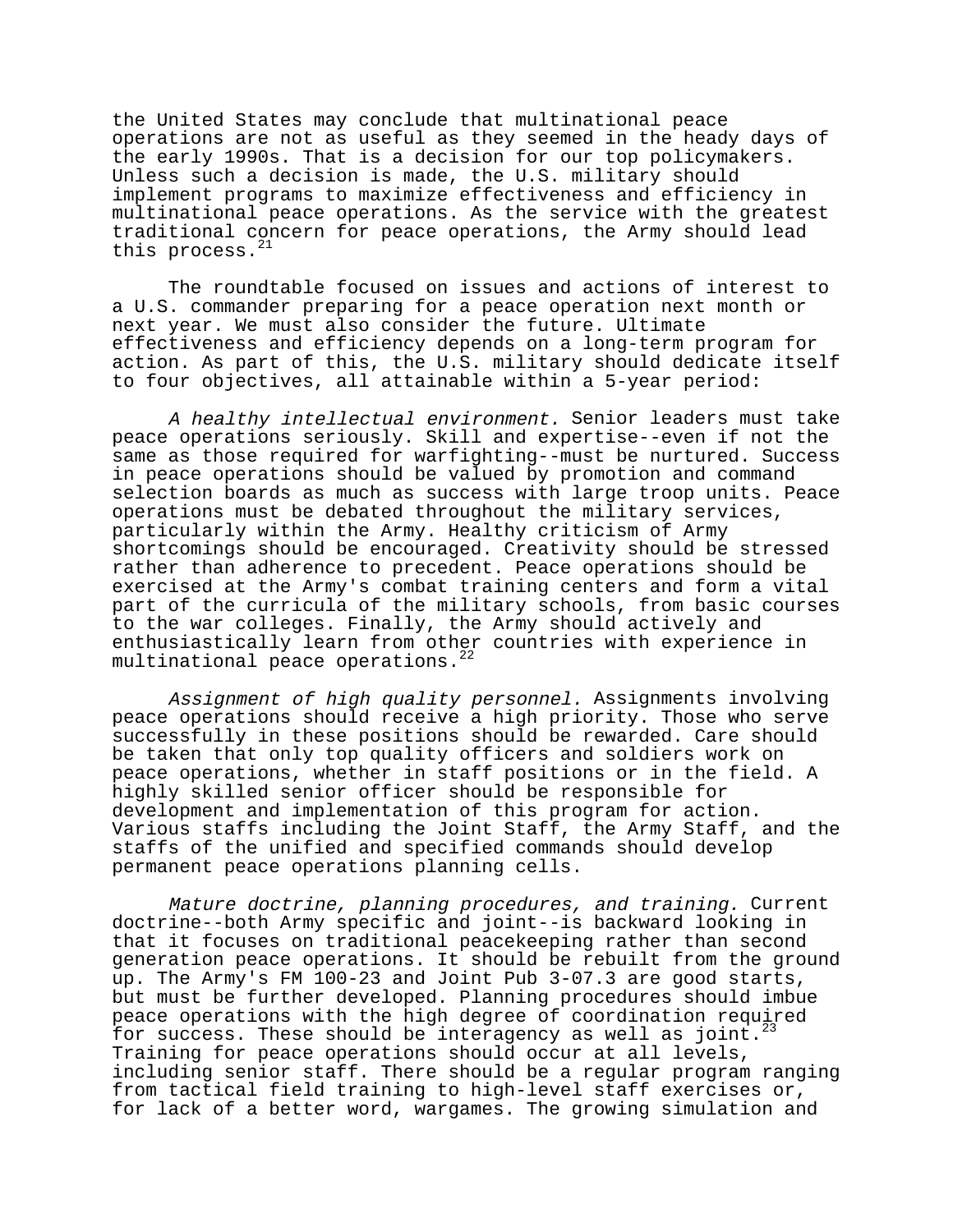computer capability of the Army should be adapted to this. All training should be done in cooperation with other governmental agencies, nongovernment organizations, and other nations. Coordination should be a persistent characteristic of training, not a program. Since such training would create a new demand for scarce resources, a macro-level analysis should proceed any requirement to increase peace operations training.

A holistic perspective. The military should take the lead in developing common perspectives and procedures with other government agencies and nongovernment groups. Even though not the lead organization in peace operations, the military does, through joint and combined efforts, have considerable institutional experience at complex cooperation. This is translatable to peace operations. A system of military liaisons or seconded officers should be developed to work with nonmilitary organizations and nongovernment groups. To cultivate these ties, there should be a coherently designed series of studies, publications, conferences, and symposia co-organized and coauthored by representatives of the military and nonmilitary organizations.

\*\*\*\*\*\*\*

Peace operations and warfighting may seem diametric. In fact, they are inextricably linked. The U.S. Army has long accepted the value of deterrence for avoiding full-scale war and preserving national security. It must now recognize that multinational peace operations fill the same role, and thus give them appropriate care and attention.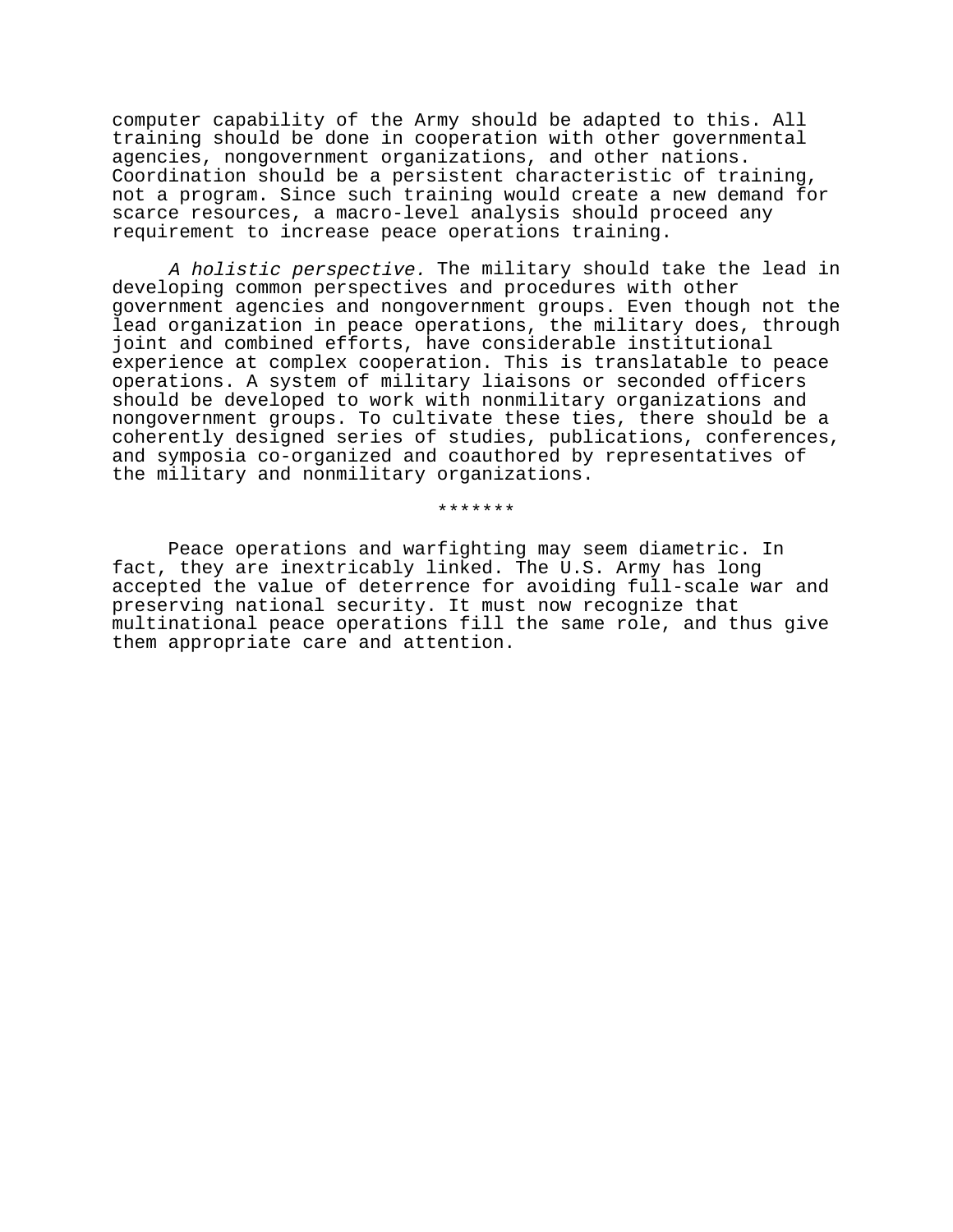#### **ENDNOTES**

1. R. Jeffrey Smith and Julia Preston, "U.S. Plans Wider Role In U.N. Peace Keeping," Washington Post, June 18, 1993, p. A1.

2. For an explanation of this concern, see James H. Baker, "Peace Missions Dull the Army's Combat Edge," Army Times, December 6, 1993, p. 37.

3. Traditional peacekeeping operations were usually established by the Security Council; directed by the Secretary-General; established with the consent of the antagonists in a conflict; impartial; staffed by military personnel provided by a number of member states on a voluntary basis; lightly armed; and, authorized to use force only in self defense (Geoff Forrester, "Peacekeeping at the Crossroads," in Hugh Smith, ed., Peacekeeping: Challenges for the Future,<br>Canberra: Australian Defence Studies Centre, Australian Defence Force Academy, 1993. p. 3). For descriptions and analysis, see William J. Durch, ed., The Evolution of U.N. Peacekeeping, New York: St. Martin's, 1992; Alan James, Peacekeeping and International Politics, London: Macmillan, 1990; Paul Diehl, International Peacekeeping, Baltimore: Johns Hopkins University Press, 1993; and Augustus Richard Norton and Thomas George Weiss, UN Peacekeepers: Soldiers With a Difference, Headline Series No. 292, New York: Foreign Policy Association, 1990.

4. U.N. Secretary General Boutros Boutros-Ghali established the policy framework for second generation peace operations. See Boutros Boutros-Ghali, An Agenda for Peace: Preventive Diplomacy. Peacemaking and Peace-keeping, Report of the Secretary-General pursuant to the statement adopted by the Summit Meeting of the Security Council on 31 January 1992, New York: United Nations, 1992; idem, "Empowering the United Nations," Foreign Affairs,<br>Vol. 71, No. 5, Winter 1992/93, pp 89-102; idem, "An Agenda for Peace: One Year Later," Orbis, Vol. 37, No. 3, Summer 1993, pp. 323-332; and, idem, "Don't Make the U.N.'s Hard Job Harder," New York Times, August 20, 1993, p. A29. For analysis, see William J. Durch, The United Nations and Collective Security in the 21st Century, Carlisle Barracks, PA: U.S. Army War College, Strategic Studies Institute, 1993; Ronald J. Fisher, "The Potential for Peacebuilding: Forging a Bridge from Peacekeeping to Peacemaking," Peace and Change, Vol. 18, No. 3, July 1993, pp. 247-266; Marrack Goulding, "The Evolution of United Nations Peacekeeping," International Affairs, Vol. 69, No. 3, July 1993, pp. 451-464; John Mackinlay and Jarat Chopra, "Second Generation Multinational Operations," Washington Quarterly, Vol. 15, No. 3, Summer 1992, pp. 113-134; Michael Renner, Critical Juncture: The Future of Peacekeeping, Washington, DC: Worldwatch Institute, 1993; Thomas G. Weiss, ed. Collective Security in a Changing World, Boulder, CO: Lynne Rienner, 1993; idem, "New Challenges for UN Military Operations: Implementing an Agenda for Peace," Washington Quarterly, Vol. 16, No. 1, Winter 1993, pp. 51-66; and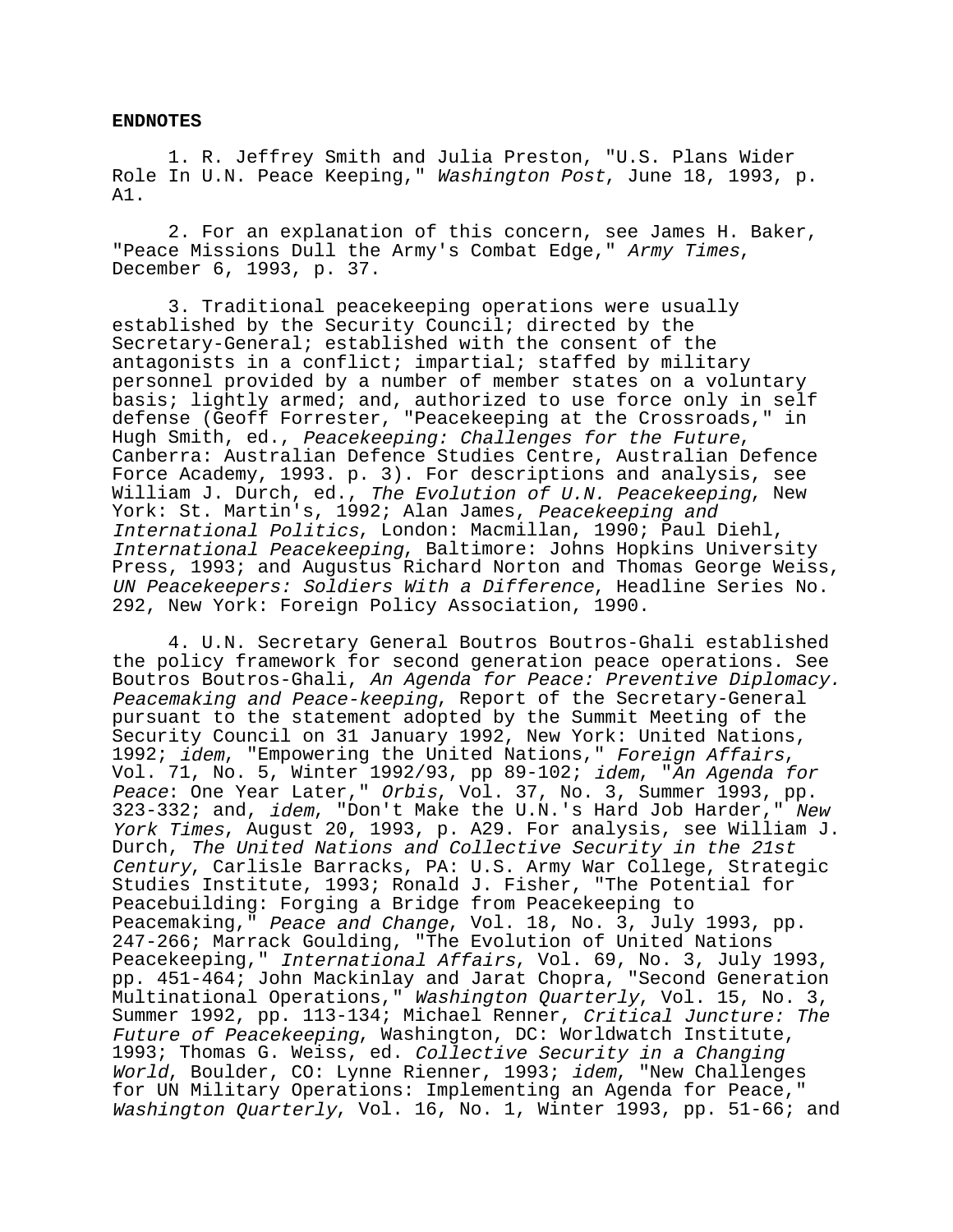Donald M. Snow, Peacekeeping, Peacemaking and Peace-Enforcement: The U.S. Role in the New International Order, Carlisle Barracks, PA: U.S. Army War College, Strategic Studies Institute, 1993.

5. Andrew S. Natsios, "Food Through Force: Humanitarian Intervention and U.S. Policy," Washigton Quarterly, Vol. 17, No. 1, p. 130. On the distinction between second generation peace operations and peace enforcement, see Cathy Downes, "Challenges for Smaller Nations in the New Era of UN and Multinational Operations," in Smith, ed., Peacekeeping: Challenges for the Future, pp. 20-27.

6. Thomas G. Weiss, "Intervention: Whither the United Nations?" Washington Quarterly, Vol. 17, No. 1, Winter 1994, pp. 109-128.

7. David Rogers, "House Strips Pentagon Budget of Funds For Future Peacekeeping Operations," Wall Street Journal, October 1, 1993, p. 4; and Dick Kirschten, "Missions Impossible," National Journal, October 30, 1993, pp. 2576-2579.

8. Stephen S. Rosenfeld, "Peace-Keeping: The Doctor Is Indisposed," Washington Post, January 14, 1994, p. A23.

9. Madeleine K. Albright, "Measured Success at the United Nations," Washington Post, January 6, 1994, p. A27. For details on wavering global support for peace operations, see Geraldine Brooks, "Peacekeeping Missions of U.N. Are Pursued On a Wing and a Prayer," Wall Street Journal, December 28, 1993, p. A1.

10. Paul Lewis, "Reluctant Warriors: U.N. Member States Retreat From Peacekeeping Roles," New York Times, December 12, 1993, p. 22; Brian Hall, "Blue Helmets," New York Times Magazine,<br>January 2, 1994, pp. 19-29; and Richard Bernstein, "Sniping Is<br>Growing at U.N.'s Weakness as a Peacekeeper," New York Times, June 21, 1993, p. A1. For detailed analysis of the potential shortcomings of multinational peace operations, see Laurence Martin, "Peacekeeping as a Growth Industry," The National Interest, Vol. 32, Summer 1993, pp. 3-11.

11. See Steven Metz, The Future of the United Nations: Implications For Peace Operations, Report of a Roundtable Sponsored by Strategic Studies Institute, U.S. Army War College, October 5, 1993, Carlisle Barracks, PA: U.S. Army War College, Strategic Studies Institute, 1993.

12. UNTAC was fielded in 1992. By 1993 it included 21,100 personnel. The component, which was the largest, was commanded by Lieutenant General John Sanderson of Australia. Its mandate was to disarm warring factions, conduct elections, provide civil administration, and serve as humanitarian observers. 1993.)

13. Peacekeeping includes: "Non-combat military operations (exclusive of self-defense), that are undertaken by outside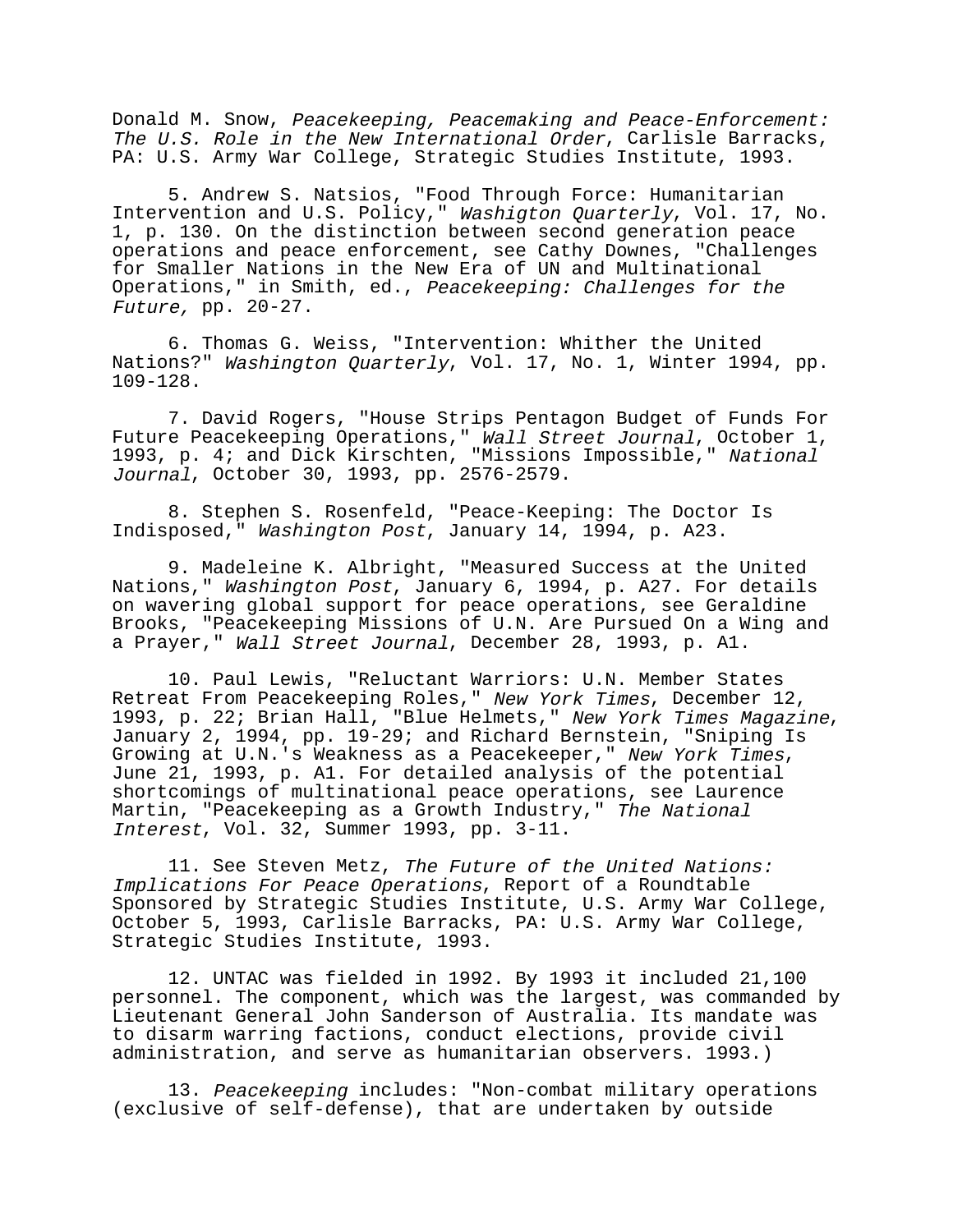forces with the consent of all major belligerent parties, designed to monitor and facilitate implementation of an existing truce agreement in support of diplomatic efforts to reach a political settlement to the dispute." Peace enforcement is: "A form of combat, armed intervention, or the threat of armed intervention, that is pursuant to international license authorizing the coercive use of military power to compel compliance with international sanctions or resolutions--the primary purpose of which is the maintenance or restoration of peace under conditions broadly accepted by the international community." (Joint Pub 3-07.3, Joint Tactics, Techniques, and Procedures for Peacekeeping Operations, Proposed Final, June 1993, p. GL-11).

14. For an assessment of the current Balkan conflict grounded in an analysis of its history, see William T. Johnsen, Deciphering the Balkan Enigma: Using History to Inform Policy, Carlisle Barracks, PA: U.S. Army War College, Strategic Studies Institute, 1993.

15. On assessing the ripeness of conflicts for resolution, see Richard N. Haass, Conflicts Unending: The United States and Regional Disputes, New Haven, CT: Yale University Press, 1990.

16. There were actually several Somalia operations beginning with Operation Restore Hope. By mid-1993, the U.N. Operational in Somalia II (UNOSOM II) included more than 16,000 personnel under the command of Lt. Gen Cevik Bir of Turkey. Its mission was to provide a buffer and humanitarian relief to limit hostilities during an indeterminate period. (CIA Directorate of Intelligence, Worldwide Peacekeeping Operations, 1993, report EUR 93-10008, May 1993.) All U.S. forces are scheduled to be withdrawn by March 31, 1994.

17. George Bush was, of course, the most important advocate of a special U.S. mission. Other supporters include Charles Krauthammer and Ben J. Wattenberg. Advocates of a more limited U.S. global role include Patrick J. Buchanan, Ted Galen Carpenter, and Jeane J. Kirkpatrick. On this debate, seen the essays in Owen Harries, ed., America's Purpose: New Visions of U.S. Foreign Policy, San Francisco: ICS Press, 1991.

18. The Joint Strategic Planning System is the formal means by which the Chairman of the Joint Chiefs of Staff, in consultation with the other members of the Joint Chiefs of Staff and the combatant commanders, discharges his responsibility to give strategic plans and directions to the Armed Forces of the United States and to interact with other DOD systems. The JSCP furnishes guidance to the commanders of the unified and specified commands (CINCs) and the Chiefs of Services to accomplish tasks and missions based on current military capabilities. It apportions resources to CINCs, based on military capabilities resulting from completed program and budget actions. The JSCP offers a coherent framework for capabilities-based military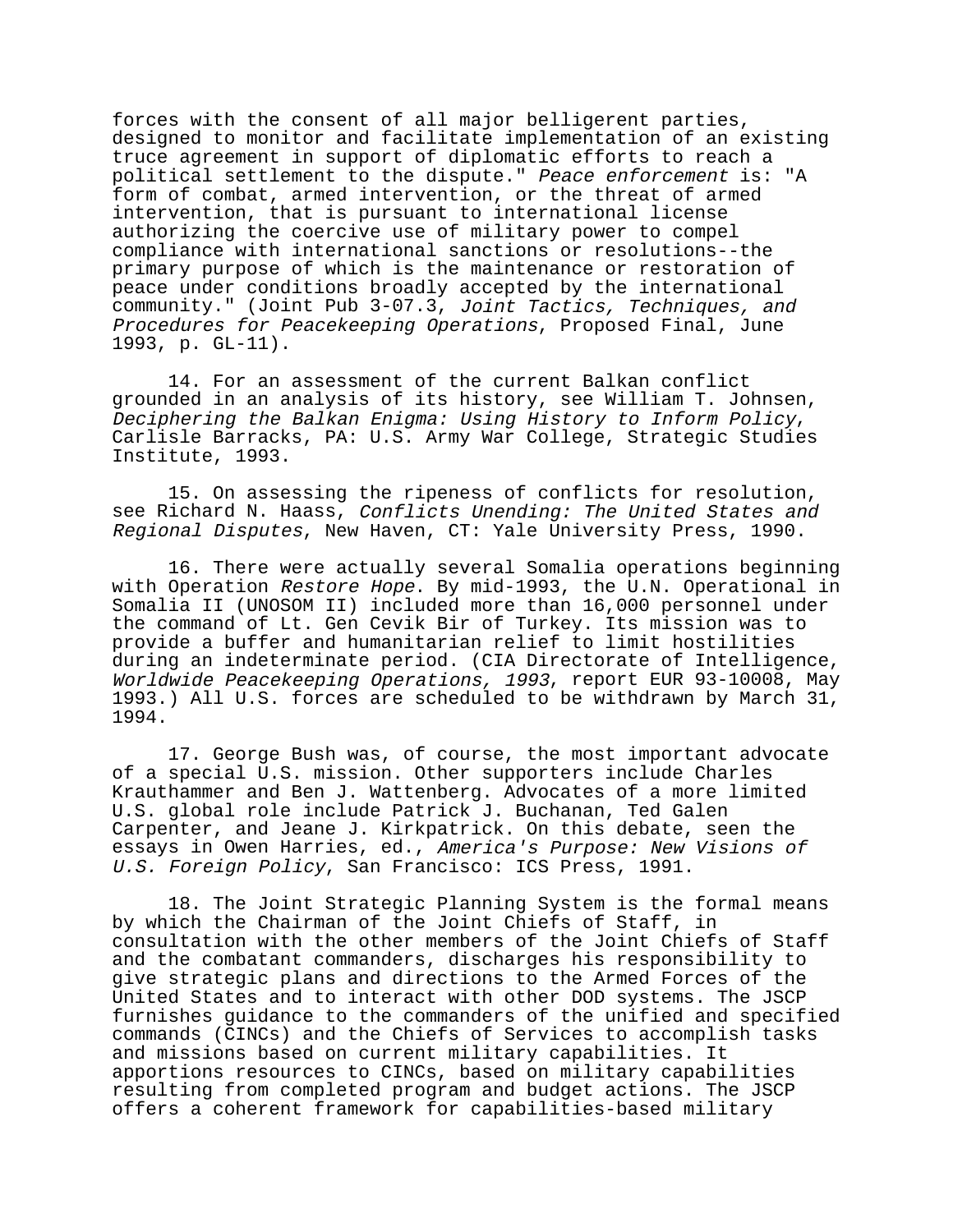advice to the National Command Authorities (NCA). See AFSC (Armed Forces Staff College) Pub 1, The Joint Staff Officer's Guide <sup>1993</sup>, pp. 5-4 though 5-10.

19. New national security strategies and national military strategies are being prepared to replace the 1993 version of the national security strategy and 1992 national military strategy. These will largely codify the series of key foreign policy speeches given by Clinton administration officials in September 1993. The administration is also developing official policy on peacekeeping. The policy statement, known as Presidential Decision Directive 13, has undergone several revisions and, by the end of 1993, was not yet approved. See Paul Lewis, "U.S. Plans Policy on Peacekeeping," New York Times, November 18, 1993, p. A7. Clinton policy on peacekeeping, including stipulations for U.S. involvement, was explained in a speech at the National War College by Ambassador to the U.N. Madeleine Albright. See John Mackinlay, "Problems for U.S. Forces in Operations Beyond Peacekeeping," in William H. Lewis, ed., Peacekeeping: The Way Ahead?, Report of a Special Conference, Washington, DC: National Defense University, Institute for National Strategic Studies, 1993, pp. 30-33.

20. Quoted in William H. Lewis, ed., Military Implications of United Nations Peacekeeping Operations, Washington, DC: Institute for National Strategic Studies, National Defense University, June 1993, p. 41.

21. On the potential contributions of the other services, see Steven Metz, "The Air Force Role in United Nations Peacekeeping," Airpower Journal, Vol. VII, No. 4, Winter 1993, pp. 68-81; and George Allison, "The United States Navy and United Nations Peace-Keeping," Naval War College Review, Vol. XLVI, No .3, Summer 1993, pp. 22-35.

22. Many of these nations are currently capturing and analyzing their experience. For example, see Smith, ed., Peacekeeping: Challenges for the Future which is an Australian collection with chapters by peacekeepers from Fiji, Singapore,<br>and Thailand, and John Gardam, The Canadian Peacekeeper, Burnstown, Ontario: General Store Publishing House, 1993. The Department of Defense is also taking steps to better understand the approach of other nations. See the contract study Preparations for Peacekeeping: A Survey of Nine Nations, McLean, VA: Science Applications International Corporation, August 1993.

23. The military is developing coordinated planning procedures. See United States Atlantic Command Air Land Sea Application Center, Multi-Service Procedures for Foreign Humanitarian Assistance Operations, Worldwide Coordination Version 3, October 1993.@Chapternumber = APPENDIX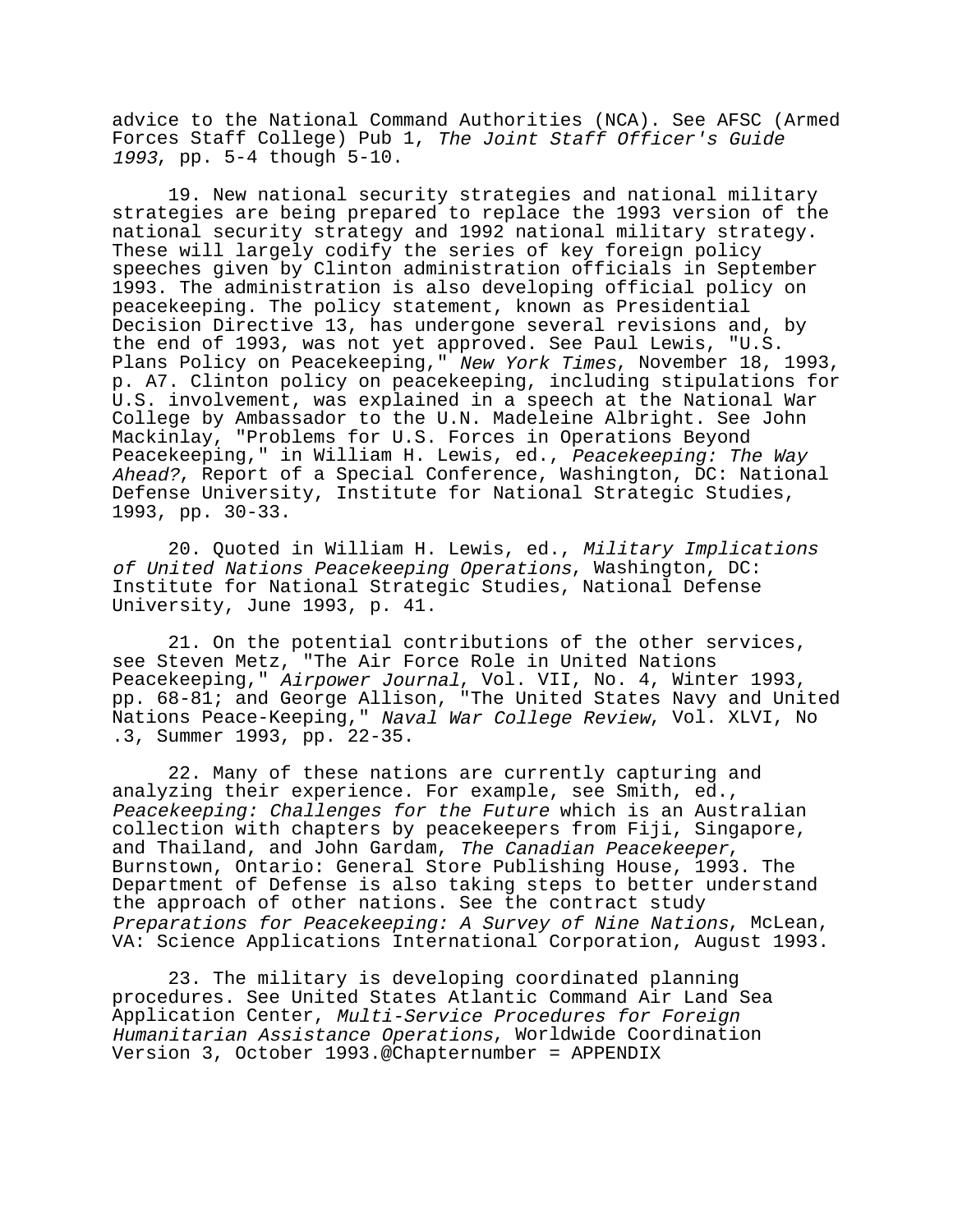## **ROUNDTABLE PARTICIPANTS**

**Moderator**: COL John Mountcastle (U.S. Army War College, Strategic Studies Institute)

# **Participants:**

- Gen (Ret.) Hannes Philipp (Austria)
- Ambassador Daniel Simpson (U.S. Army War College)
- Brig Gen Christain Clausen (Austria)

• Dr. Earl Tilford (U.S. Army War College, Strategic Studies Institute)

- Col Charles T. Rogers (United Kingdom)
- Col Timothy Sparling (Canada)
- Ms. Elizabeth Lukasavich (Agency for International Development)
	- Ms. Laurie Fisher (American Red Cross)
	- Mr. Douglas Kinney (Department of State)
	- COL Karl Farris (U.S. Army Peacekeeping Institute)
	- COL James Dorton (U.S. Army Peacekeeping Institute)
	- COL William Flavin (U.S. Army War College)
	- LTC Steven Danner (Joint Staff, J-5)
	- LTC Robert E. Johnson (Army Staff)
	- LTC Dennis Hardy (Joint Staff, J-7)
	- LTC William Doyne (U.S. Army War College)
	- LTC Michael Burton (Mershon Center, Ohio State University)
	- LTC William MacDonald (U.S. Army Peacekeeping Institute)\*

• LTC William Doll (U.S. Army War College, Strategic Studies Institute)\*

- Mr. Joe Comé (Office of the DOD Inspector General)
- Ms. Lynda Chamowitz (Office of the DOD Inspector General)
- Mr. Richard Rinaldo (U.S. Army Training and Doctrine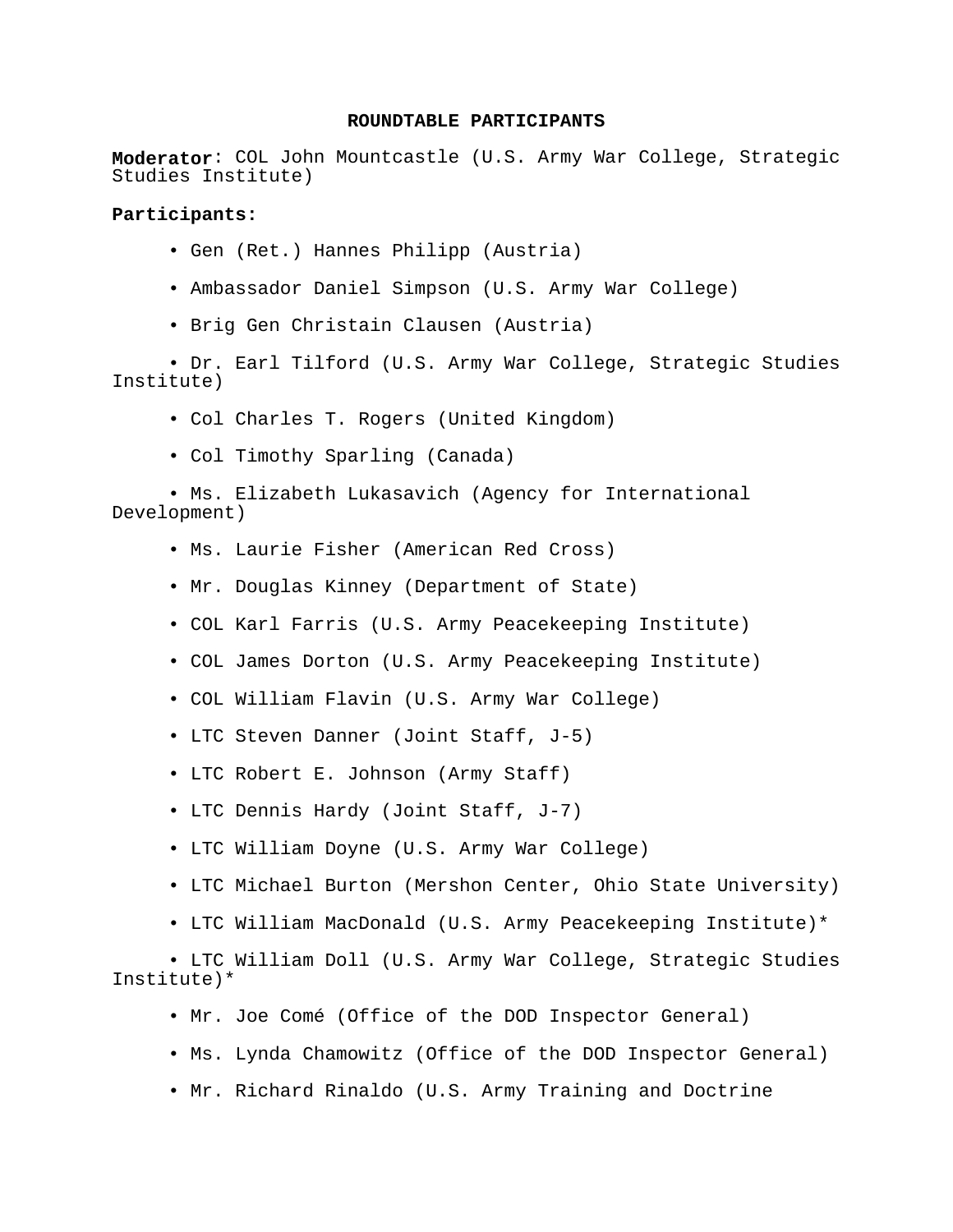Command)

- Professor Walter S. Clarke (U.S. Army War College)
- Mr. Mark Walsh (U.S. Army Peacekeeping Institute)
- Ms. Grace Parker (U.S. Army War College)
- CPT Phil Parker (Center for Army Lessons Learned)

**Administrator:** MAJ Carl Griffin (U.S. Army War College, Strategic Studies Institute)

\_\_\_\_\_\_\_\_\_\_\_\_\_\_\_\_\_ \*Roundtable co-organizers.